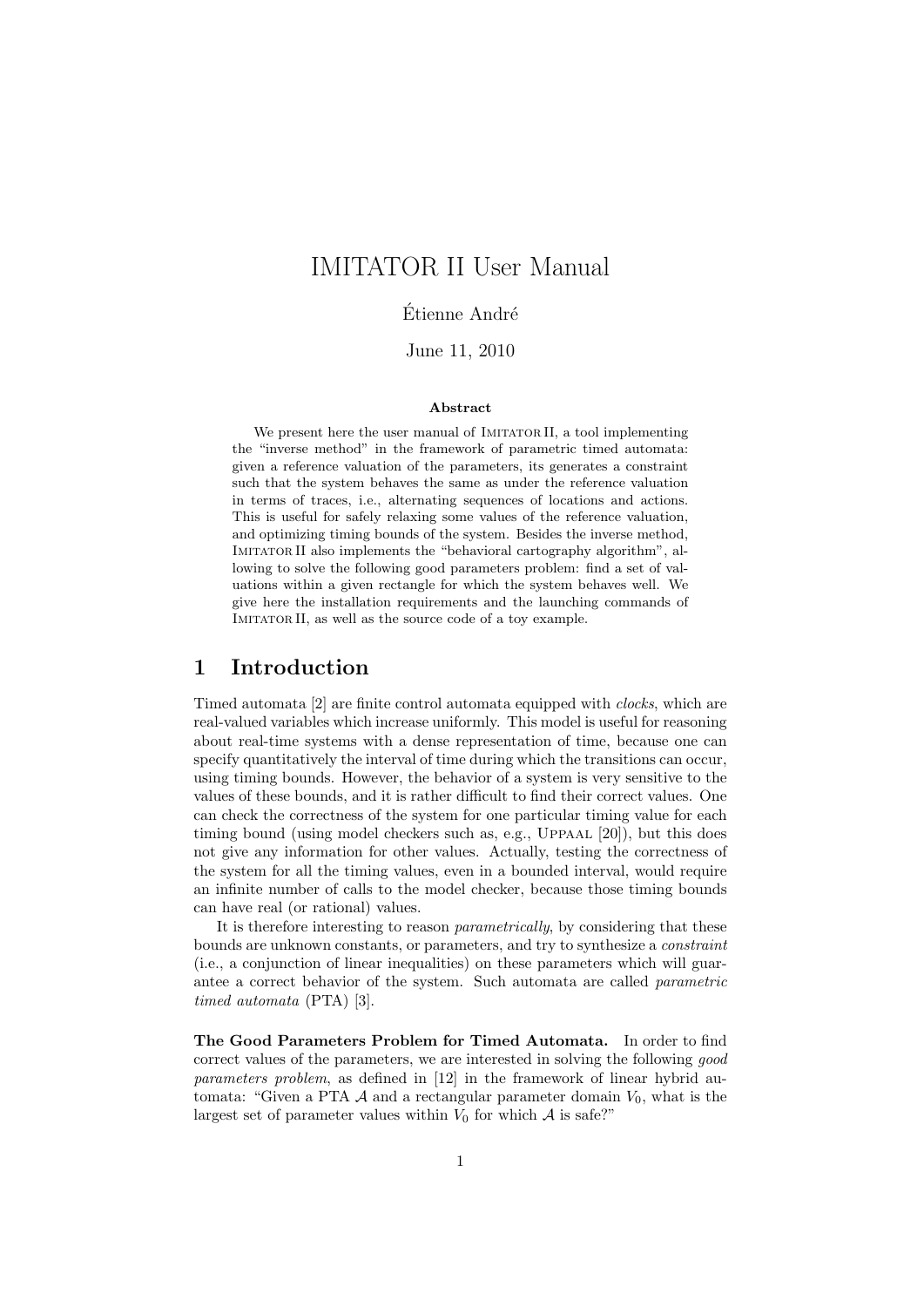The parameter design problem for timed automata (and more generally, for linear hybrid automata) was formulated in [15], where a straightforward solution is given, based on the generation of the whole parametric state space until a fixpoint is reached. Unfortunately, in all but the most simple cases, this is is prohibitively expensive due, in particular, to the brute exploration of the whole parametric state space.

In [12], they propose an extension based on the *counterexample quided ab*straction refinement (CEGAR,  $[11]$ ). When finding a counterexample, the system obtains constraints on the parameters that make the counterexample infeasible. When all the counterexamples have been eliminated, the resulting constraints describe a set of parameters for which the system is safe.

The tool IMITATORII presented in this paper is based on the *inverse* method [4], which supposes given a "good instantiation"  $\pi_0$  of the parameters that one wants to generalize. More precisely, IMITATOR II generates a constraint  $K_0$  on the parameters that corresponds to an infinite dense set of valuations such that, for all instantiation  $\pi$  of parameters in this set, the behavior of the timed automaton A is *(time-abstract) equivalent* to the behavior of A under  $\pi_0$ , in the sense that they have the same trace sets. This is useful to relax timing bounds, and gives a criterion of robustness.

Moreover, IMITATOR II implements the *behavioral cartography algorithm* [5], which generates a constraint on the parameters ("tile") by calling the inverse method for each integer point located within a given rectangle  $V_0$ . This algorithm allows us to partition the parametric space into a subset of "good" tiles (which correspond to "good behaviors") and a subset of "bad" ones. Often in practice, what is covered is not the bounded and integer subspace of the parameter rectangle, but two major extensions: first, not only the integer points but a major part of the dense set of real-valued points of the rectangle is covered by the tiles; second, the tiles are often unbounded w.r.t. several dimensions (hence are infinite), and cover most of the parametric space beyond  $V_0$ , thus giving a solution to the good parameters problem.

IMITATOR II is a new version of IMITATOR [8], a prototype written in Python implementing the inverse method, and calling the model checker HYTECH [14]. Imitator II has been entirely rewritten and is a now standalone tool, making use of the Apron library [18] and the Parma Polyhedra Library [9]. Compared to IMITATOR, the computation timings of IMITATORII have dramatically decreased. Moreover, Imitator II offers new features, such as the implementation of the behavioral cartography algorithm, the generation of the trace sets of the models, and a graphical output. We present in this paper the new features and optimizations of Imitator II, as well as a range of case studies.

This tool is being developed at LSV, ENS Cachan, France. The tool can be downloaded on its Web page<sup>1</sup>, as well as a bunch of case studies.

Organization of this user manual. We first recall the framework of Parametric Timed Automata, the inverse method algorithm and the behavioral cartography algorithm in Section 2. We also apply those two algorithms to the Root Contention Protocol. We then introduce IMITATORII in Section 3 and give details on its internal structure and its various features. We give in Section 4 the most useful in order to install and use Imitator II. We present in

 $1$ http://www.lsv.ens-cachan.fr/~andre/IMITATOR2/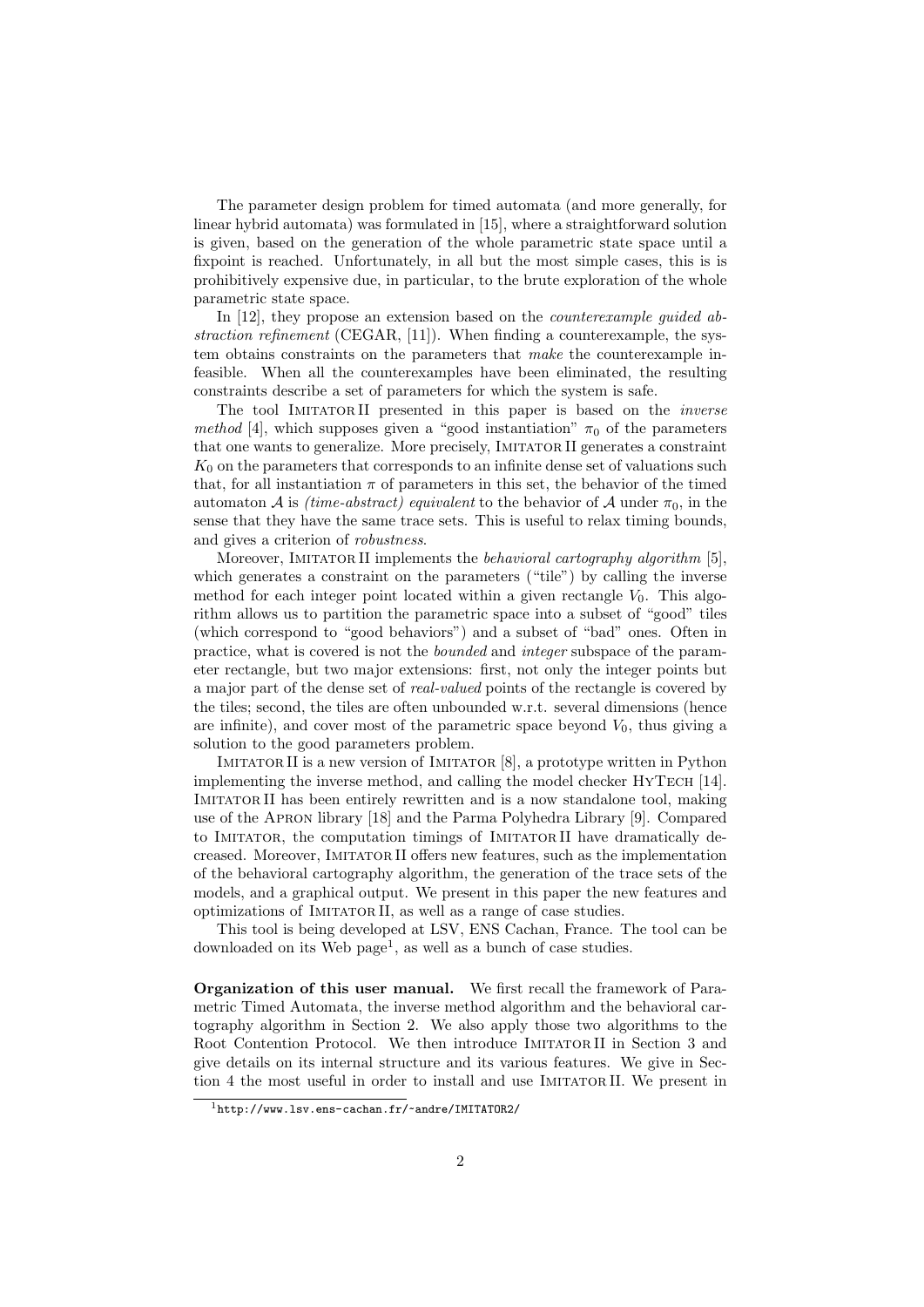Section 5 a full example, and show the application of the inverse method and the behavioral cartography algorithm using Imitator II. We give final remarks in Section 6. We also give in Appendix A the source code of the example, and in Appendix B the full grammar of IMITATOR II.

## 2 Behavioral Cartography of Timed Automata

In this section, we first briefly recall the framework of Parametric Timed Automata (Section 2.1). We then introduce the Root Contention Protocol as a motivating example (Section 2.2). We then recall the inverse method algorithm described in [4] (Section 2.3), and the behavioral cartography algorithm described in [5] (Section 2.4).

### 2.1 Parametric Timed Automata

We use in this paper the same formalism as in [5]. Throughout this paper, we assume a fixed set  $X = \{x_1, \ldots, x_H\}$  of *clocks*, and a fixed set  $P = \{p_1, \ldots, p_M\}$ of parameters.

We assume familiarity with timed automata [2]. Parametric timed automata are an extension of timed automata to the parametric case, allowing within guards and invariants the use of parameters in place of constants [3]. Given a set of clocks  $X$  and a set of parameters  $P$ , a parametric timed automaton (PTA) A is a 6-tuple of the form  $A = (\Sigma, Q, q_0, K, I, \rightarrow)$ , where  $\Sigma$  is a finite set of actions, Q is a finite set of locations,  $q_0 \in Q$  is the initial location, K is a constraint on the parameters, I is the invariant assigning to every  $q \in Q$ a constraint  $I_q$  on the clocks and the parameters, and  $\rightarrow$  is a step relation consisting in elements of the form  $(q, g, a, \rho, q')$  where  $q, q' \in Q$ ,  $a \in \Sigma$ ,  $\rho \subseteq X$ is a set of clocks to be reset by the step, and  $g$  (the step guard) is a constraint on the clocks and the parameters.

In the sequel, we consider the PTA  $\mathcal{A} = (\Sigma, Q, q_0, K, I, \rightarrow)$ . We simply denote this PTA by  $\mathcal{A}(K)$ , in order to emphasize the fact that only K will change in A. For every parameter valuation  $\pi = (\pi_1, \ldots, \pi_M)$ ,  $\mathcal{A}[\pi]$  denotes the PTA  $\mathcal{A}(K)$ , where K is  $\bigwedge_{i=1}^{M} p_i = \pi_i$ . This corresponds to the PTA obtained from A by substituting every occurrence of a parameter  $p_i$  by constant  $\pi_i$  in the guards and invariants. We say that  $p_i$  is *instantiated* with  $\pi_i$ . Note that, as all parameters are instantiated,  $\mathcal{A}[\pi]$  is a standard timed automaton. (Strictly speaking,  $\mathcal{A}[\pi]$  is only a timed automaton if  $\pi$  assigns an integer to each parameter.)

A (symbolic) state s of  $A(K)$  is a couple  $(q, C)$  where q is a location, and C a constraint on the clocks and the parameters.

A run of  $A(K)$  is an alternating sequence of states and actions of the form  $s_0 \stackrel{a_0}{\Rightarrow} s_1 \stackrel{a_1}{\Rightarrow} \cdots \stackrel{a_{m-1}}{\Rightarrow} s_m$ , such that for all  $i = 0, \ldots, m-1$ ,  $a_i \in \Sigma$  and  $s_i \stackrel{a_i}{\Rightarrow} s_{i+1}$ is a step of  $\mathcal{A}(K)$ .

Given a PTA A and a run R of A of the form  $(q_0, C_0) \stackrel{a_0}{\Rightarrow} \cdots \stackrel{a_{m-1}}{\Rightarrow} (q_m, C_m)$ , the *trace associated to*  $R$  is the alternating sequence of locations and actions  $q_0 \stackrel{a_0}{\Rightarrow} \cdots \stackrel{a_{m-1}}{\Rightarrow} q_m$ . The trace set of A refers to the set of traces associated to the runs of A.

In the following, we are interested in verifying properties on the trace set of A. For example, given a predefined set of "bad locations", a reachability property is satisfied by a trace if this trace never contains a bad location; such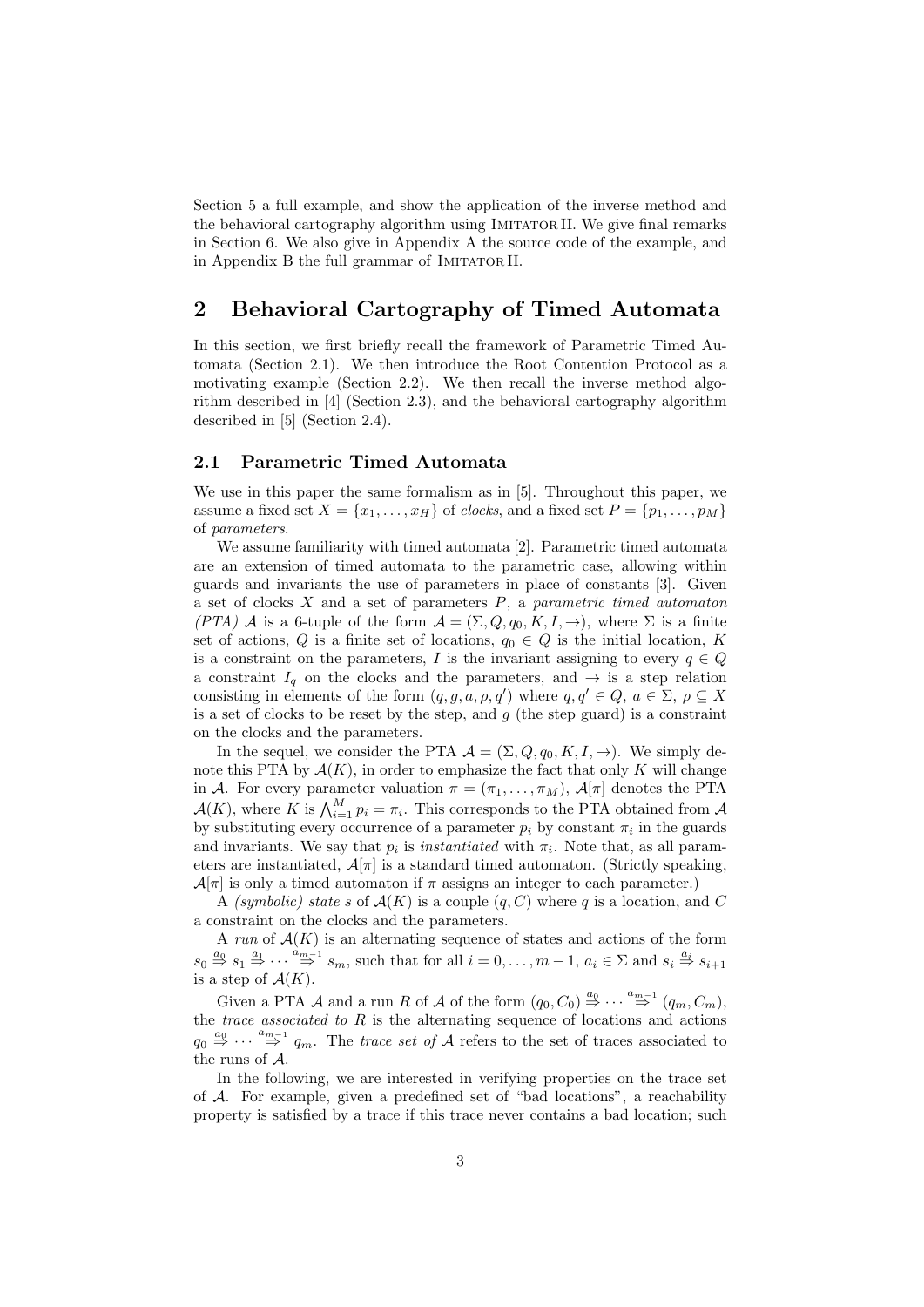a trace is "good" w.r.t. this reachability property. A trace can also be said to be "good" if a given action always occurs before another one within the trace (see [5]). Actually, the good behaviors that can be captured with trace sets are relevant to linear-time properties [10], which can express properties more general than reachability properties.

Formally, given a property on traces, we say that a trace is good if it satisfies the property, and bad otherwise. Likewise, we say that a trace set is good if all its traces are good, and bad otherwise.

#### 2.2 A Motivating Example

Consider the Root Contention Protocol of the IEEE 1394 ("FireWire") High Performance Serial Bus, studied in the parametric framework in [17]. As described in [17], this protocol is part of a leader election protocol in the physical layer of the IEEE 1394 standard, which is used to break symmetry between two nodes contending to be the root of a tree, spanned in the network technology. The protocol consists in first drawing a random number (0 or 1), then waiting for some time according to the result drawn, followed by the sending of a message to the contending neighbor. This is repeated by both nodes until one of them receives a message before sending one, at which point the root is appointed.

We consider the following five timing parameters:

- $rc\_fast\_min$  (resp.  $rc\_fast\_max$ ) gives the lower (resp. upper) bound to the waiting time of a node that has drawn 1;
- $rc\_slow\_min$  (resp.  $rc\_slow\_max$ ) gives the lower (resp. upper) bound to the waiting time of a node that has drawn 0;
- delay indicates the maximum delay of signals sent between the two contending nodes.

Those timing parameters are bound by the following implicit constraint:

 $rc\_fast\_min \leq rc\_fast\_max$   $\wedge$   $rc\_slow\_min \leq rc\_slow\_max$ 

We consider the following instantiation  $\pi_0$  of the parameters given in [19] (and rescaled from the original IEEE valuation)<sup>2</sup>:

> $rc\_fast\_min = 76$   $rc\_fast\_max = 85$   $delay = 36$  $rc\_slow\_min = 159$   $rc\_slow\_max = 167$

Let us consider the following property  $Prop_1$ : "The minimum probability that a leader is elected within five rounds is greater or equal to 0.75." We consider that the system behaves well if this property is satisfied<sup>3</sup>. We can

<sup>&</sup>lt;sup>2</sup>The IEEE reference instantiation is given in ns but, due to the rescaling, we omit the unit here.

<sup>3</sup>Recall that we model here the Root Contention Protocol using (non-probabilistic) parametric timed automata, in which the random choice between 0 and 1 is modeled by nondeterminism, as in [17]. Therefore, in order to compute probabilities, we need to consider a model involving probabilistic timed automata (i.e., timed automata augmented with probabilities). It can be shown (see [6]) that the minimum or maximum probability of satisfying a given property can be computed directly from the (non-probabilistic) trace set. As a consequence, the property that we consider for this example is purely a trace property.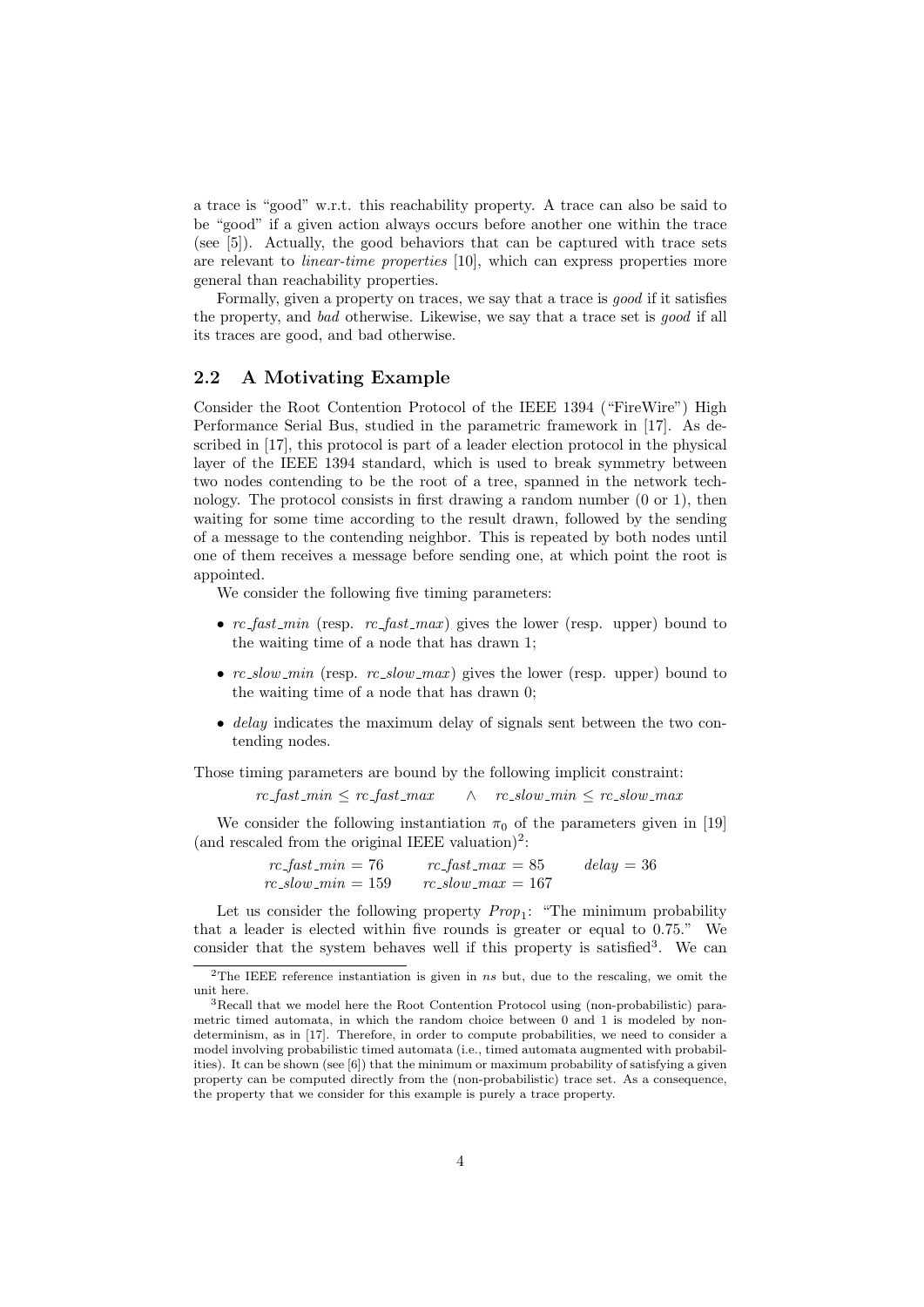show that, for the reference valuation  $\pi_0$ , the system behaves well, i.e., its trace set is a good trace set.

We are now looking for other valuations "around"  $\pi_0$  such that the system has the same good behavior. More formally, we are interested in solving the following inverse problem:

The Inverse Problem

Given a PTA A and a reference valuation  $\pi_0$ , generate a constraint  $K_0$  such that

1.  $\pi_0 \models K_0$ , and

2. for all  $\pi_1, \pi_2 \in K_0$ , the trace sets of  $\mathcal{A}[\pi_1]$  and  $\mathcal{A}[\pi_2]$  are equal.

### 2.3 The Inverse Method

We recall here the inverse method algorithm  $IM(\mathcal{A}, \pi)$ , as defined in [4], which solves the inverse problem. Starting with  $K = \text{true}$ , we iteratively compute a growing set of reachable states. When a  $\pi\text{-}incompatible$  state  $(q, C)$  is encountered (i.e., when  $\pi \not\models C$ ), K is refined as follows: a  $\pi$ -incompatible inequality J (i.e., such that  $\pi \not\models J$ ) is selected within the projection of C onto the parameters and  $\neg J$  is added to K. The procedure is then started again with this new K, and so on, until no new state is computed. We finally return the intersection of the projection onto the parameters of all the constraints associated to the reachable states.

The output of  $IM$  is a behavioral tile in the following sense: A constraint  $K$ is said to be a *behavioral tile* (or more simply a *tile*), if for all  $\pi_1, \pi_2 \in K$ , the trace sets of  $\mathcal{A}[\pi_1]$  and  $\mathcal{A}[\pi_2]$  are equal. Note that a tile corresponds to a convex and dense set of real-valued points.

Given a tile K, the trace set of  $\mathcal{A}(K)$  will be simply referred to as "the trace set of  $K$ ". Note that such a trace set is a possibly infinite set of traces.

### Algorithm 1:  $IM(\mathcal{A}, \pi)$

**input** : A PTA A of initial state  $s_0 = (q_0, K_0)$ **input** : Valuation  $\pi$  of the parameters output: Constraint  $K$  on the parameters 1  $i \leftarrow 0$ ;  $K \leftarrow \text{true}$ ;  $S \leftarrow \{s_0\}$ <sup>2</sup> while true do 3 while there are  $\pi$ -incompatible states in S do 4 Select a  $\pi$ -incompatible state  $(q, C)$  of S (i.e., s.t.  $\pi \not\models C$ ); 5 Select a  $\pi$ -incompatible J in  $(\exists X : C)$  (i.e., s.t.  $\pi \not\models J$ ); 6  $\mid$   $K \leftarrow K \wedge \neg J$ ;  $\begin{array}{c|c} \mathbf{7} & | & \end{array} \begin{array}{c} \begin{array}{c} \mathbf{8} & \mathbf{1} \\ \mathbf{1} & \mathbf{1} \end{array} & S \leftarrow \bigcup_{j=0}^{i} Post_{\mathcal{A}(K)}^{j}(\{s_{0}\}) \end{array}$ <sup>8</sup> if Post<sup>A</sup>(K)(S) v S then return K ← T (q,C)∈S (∃X : C)  $9 \mid i \leftarrow i + 1;$ 10  $\mid S \leftarrow S \cup Post_{\mathcal{A}(K)}(S)$ ;  $\bigcup_{j=0}^i Post^j_{\mathcal{A}(K)}(\{s_0\})$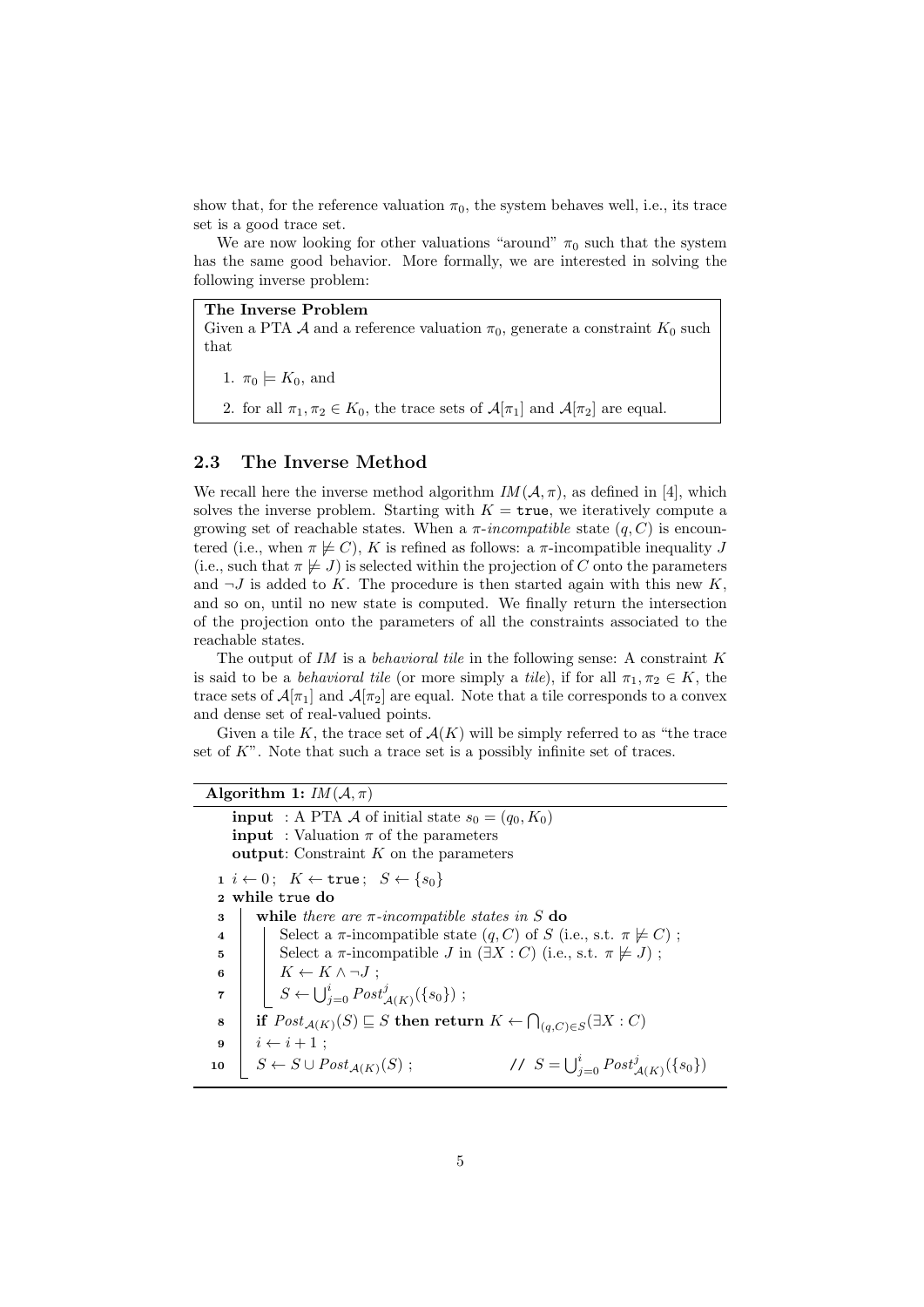The algorithm  $IM$  is given in Algorithm 1. Given a linear inequality  $J$  of the form  $e < e'$  (resp.  $e \le e'$ ), the expression  $\neg J$  denotes the negation of J and corresponds to the linear inequality  $e' \leq e$  (resp.  $e' < e$ ). Given a constraint C on the clocks and the parameters, the expression  $\exists X : C$  denotes the constraint on the parameters obtained from  $C$  after elimination of the clocks, i.e.,  $\{\pi \mid \pi \models C\}$ . We define  $Post_{\mathcal{A}(K)}^{i}(S)$  as the set of states reachable from S in exactly i steps, and  $Post^*_{\mathcal{A}(K)}(S)$  as the set of all states reachable from S in  $\mathcal{A}(K)$  (i.e.,  $Post^*_{\mathcal{A}(K)}(S) = \bigcup_{i \geq 0} Post^i_{\mathcal{A}(K)}(S)$ ). Given two sets of states S and S', we write  $S \sqsubseteq S'$  iff  $\forall s \in S, \exists s' \in S'$  s.t.  $s = s'$ .

Application to the Root Contention Protocol. Applying the inverse method algorithm to the PTA modeling the Root Contention Protocol described in Section 2.2 and the reference valuation  $\pi_0$ , the following constraints is generated by IMITATOR II in 2.3 seconds:

 $rc\_slow\_min > 2 * delay + rc\_fast\_max$   $\wedge$   $rc\_fast\_min > 2 * delay$ 

By definition of the inverse problem, this constraint corresponds to parameter valuations having exactly the same behavior (i.e., exactly the same trace set) as for  $\pi_0$ . However, there may be other parameter valuations having different good behaviors (i.e., different good trace sets). Finding those other parameter valuations is the purpose of the next section.

### 2.4 The Behavioral Cartography Algorithm

We recall here the behavioral cartography algorithm, as defined in [5]. By iterating the above inverse method IM over all the integer points of a rectangle  $V_0$  (of which there are a finite number), one is able to decompose (most of) the parametric space included into  $V_0$  into behavioral tiles. Formally:

**Algorithm 2:** Behavioral Cartography Algorithm  $BC(\mathcal{A}, V_0)$ **input** : A PTA A, a finite rectangle  $V_0 \subseteq \mathbb{R}^M_{\geq 0}$ output: Tiling: list of tiles (initially empty) 1 repeat 2 | select an integer point  $\pi \in V_0$ ;  $\mathbf{3}$  if  $\pi$  does not belong to any tile of Tiling then 4 | | Add  $IM(\mathcal{A}, \pi)$  to Tiling; 5 until Tiling contains all the integer points of  $V_0$ ;

Note that two tiles with distinct trace sets are necessarily disjoint. On the other hand, two tiles with the same trace sets may overlap.

In practice, most of (the real-valued space of)  $V_0$  is covered by Tiling. Furthermore, the space covered by Tiling often largely exceeds the limits of  $V_0$ (see [5] for a sufficient condition of full coverage of the parametric space).

Partition Between Good and Bad Tiles. According to a given property on traces one wants to check, it is possible to partition trace sets between good and bad. Once one has decided which tiles are good and which ones are bad,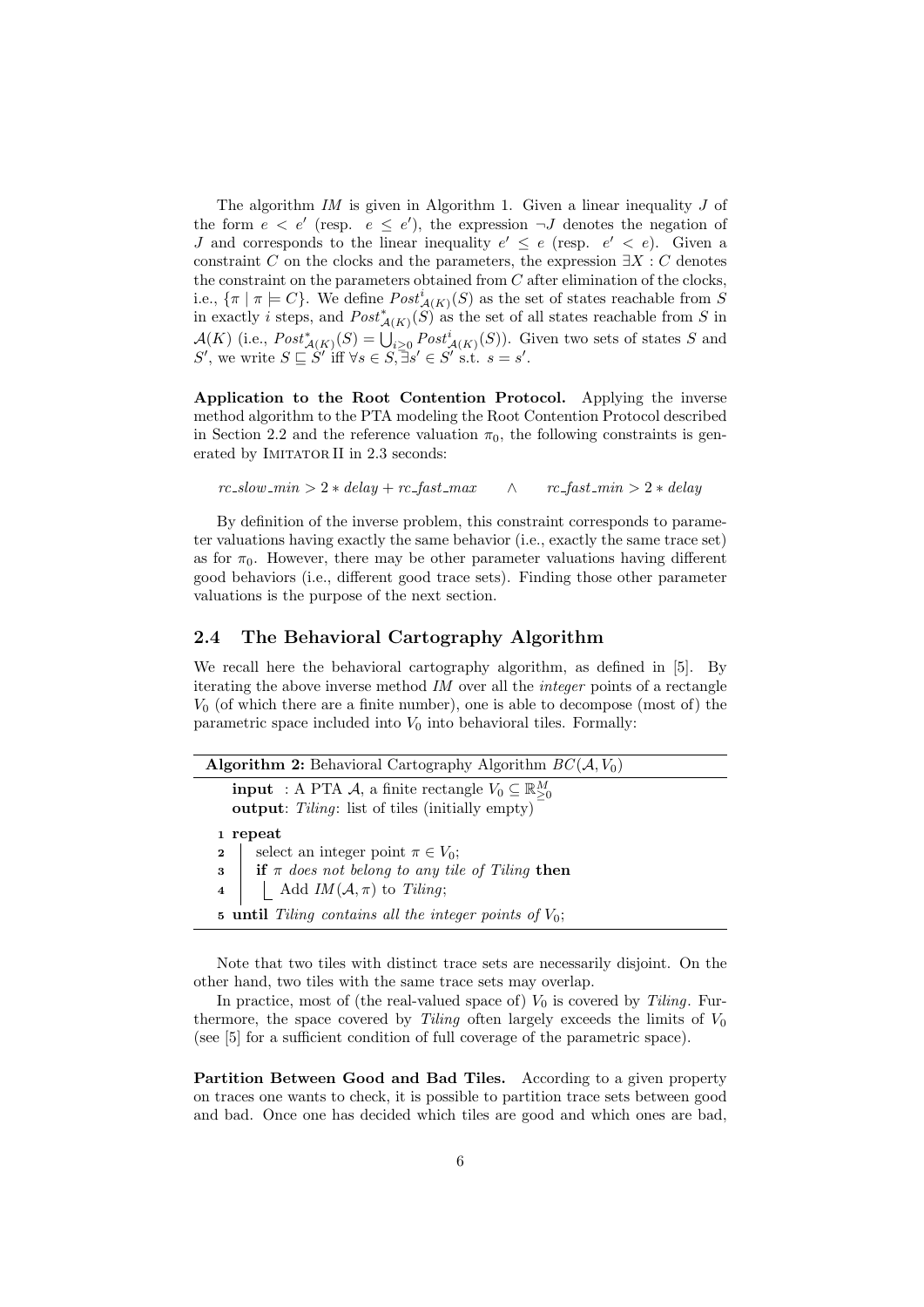one can partition the rectangle  $V_0$  into a good subspace (union of good tiles) and a bad subspace (union of bad tiles).

Advantages. First, the cartography itself does not depend on the property one wants to check. Only the partition between good and bad tiles involves the considered property. Moreover, the algorithm is interesting because one does not need to compute the set of all the reachable states. On the contrary, each call to the inverse method algorithm quickly reduces the state space by removing the "bad" states. This allows us to overcome the state space explosion problem, which prevents other methods, such as the computation of the whole set of reachable states (and then the intersection with the bad states), to terminate in practice.

Application to the Root Contention Protocol. To find other valuations of the parameters for which the system still behaves well, we compute a cartography of the Root Contention Protocol with the following  $V_0$ :  $rc\_slow\_min \in [140, 200], rc\_slow\_max \in [140, 200]$  and  $delay \in [1, 50].$  The two other parameters remain constant, as in  $\pi_0$ .

The cartography computed by IMITATORII is given in Figure 1. For the sake of clarity, we project onto *delay* and  $rc$ -slow-min. In each tile, the parameter rc\_slow\_max is only bound by the implicit constraint rc\_slow\_min  $\leq$  $rc\_slow\_max$ .

Note that tiles 1 and 6 are infinite towards dimension  $rc\_slow\_min$ , and all tiles are infinite towards dimension  $rc\_slow\_max$ . Moreover, although all the integer points within  $V_0$  are covered (from the algorithm), note that the realvalued part of  $V_0$  is not fully covered, because there are some "holes" (real-valued zones without integer points) in the lower right corner. An example of point which not covered by the cartography is  $delay = 50$ ,  $rc$ -slow-min = 140.4 and  $rc\_slow\_max = 141.$ 

It can be shown that tiles 1 to 3 correspond to good tiles, whereas the other tiles correspond to *bad tiles*<sup>4</sup>. As a consequence, the solution to the good parameters problem for this example corresponds to the parameter valuations included in tiles 1, 2 and 3. The corresponding constraint is the following one (recall that  $rc\_fast\_min = 76$  and  $rc\_fast\_max = 85$ ):

 $2*rc_slow\_min > 3*delay+170 \quad \wedge \quad delay < 38 \quad \wedge \quad rc_slow\_min \leq rc_slow\_max$ 

## 3 General Structure and Implementation

### 3.1 Inputs and Outputs

The input syntax of IMITATOR II to describe the network of PTAs modeling the system is given in [7], and is very close to the HYTECH syntax. Actually, all standard HyTech files describing only PTAs (and not more general systems

 $4$ Note that what IMITATORII computes is a list of tiles as well as the associated trace sets. We then use an external tool (here, Prism) in order to verify for each tile whether the considered property  $Prop_1$  is satisfied or not. Note that this step could be easily integrated to Imitator II in automatic manner (see final remarks in Section 6).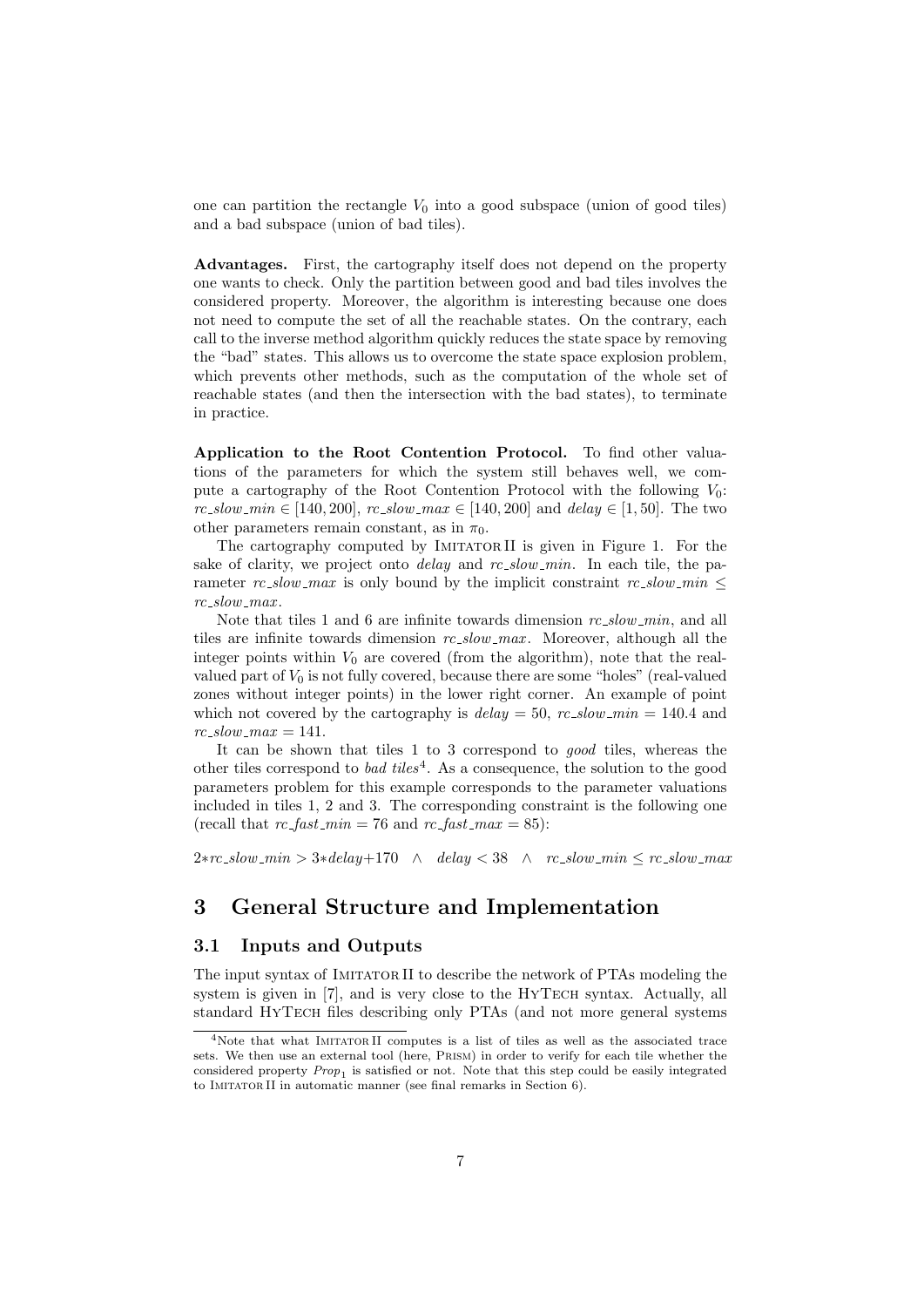

Figure 1: Behavioral cartography of the Root Contention Protocol according to delay and rc\_slow\_min

like linear hybrid automata $[1]$  can be analyzed directly by IMITATOR II with very minor changes<sup>5</sup>.

Inverse Method. When calling IMITATOR II to apply the inverse method algorithm, the tool takes as input two files, one describing the network of PTAs modeling the system, and the other describing the reference valuation. As depicted in Figure 2, it synthesizes a constraint on the parameters solving the inverse problem, as well as the corresponding trace set under a graphical form. The description of all the parametric reachable states is also returned.

Behavioral Cartography Algorithm. When calling IMITATOR II to apply the behavioral cartography algorithm, the tool takes as an input two files, one

An interface to accept as well files given using the PHAVer syntax is currently being implemented.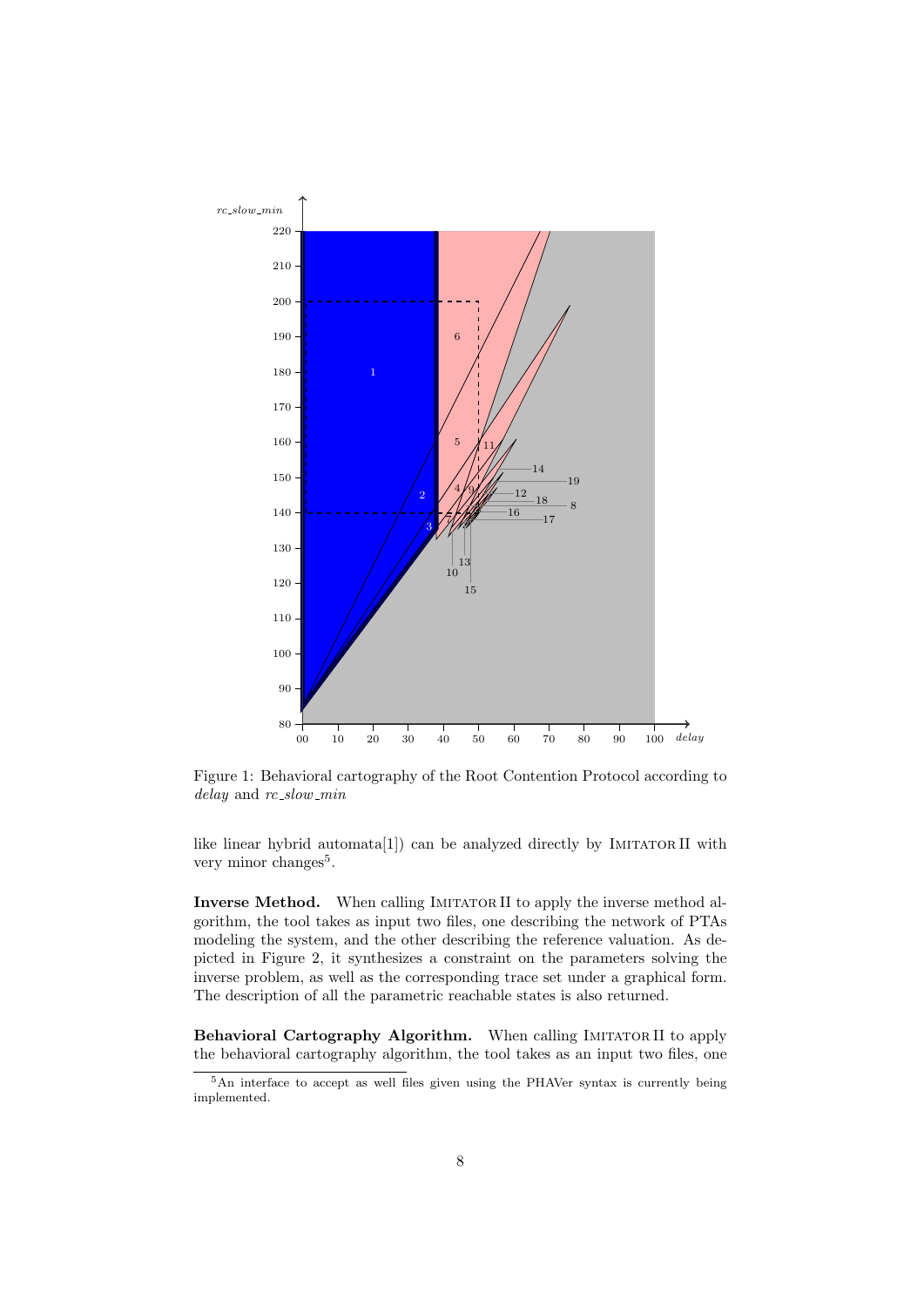

Figure 2: IMITATOR II inputs and outputs in inverse method mode

describing the network of PTAs modeling the system, and the other describing the reference rectangle, i.e., the bounds to consider for each parameter. As depicted in Figure 3, it synthesizes a list of tiles, as well as the trace set corresponding to each tile under a graphical form. The description of all the parametric reachable states for each tile is also returned.



Figure 3: IMITATOR II inputs and outputs in behavioral cartography mode

## 3.2 Structure and Implementation

Structure. Whereas IMITATOR was a prototype written in Python calling HYTECH for the computation of the *Post* operation, IMITATORII is a standalone tool written in OCaml. The *Post* operation has been fully implemented. and the inverse method algorithm entirely rewritten. As depicted in Figure 4, Imitator II makes use of an external library for manipulating convex polyhedra. Depending on the user's preference, IMITATOR II can call either the NewPolka library, available in the Apron library [18], or the Parma Polyhedra Library  $(PPL)$  [9]. The trace sets are output under a graphical form using the DOT module of the graph visualization software Graphviz.

Imitator II contains about 9000 lines of code, and its development took about 6 man-months.



Figure 4: IMITATOR II internal structure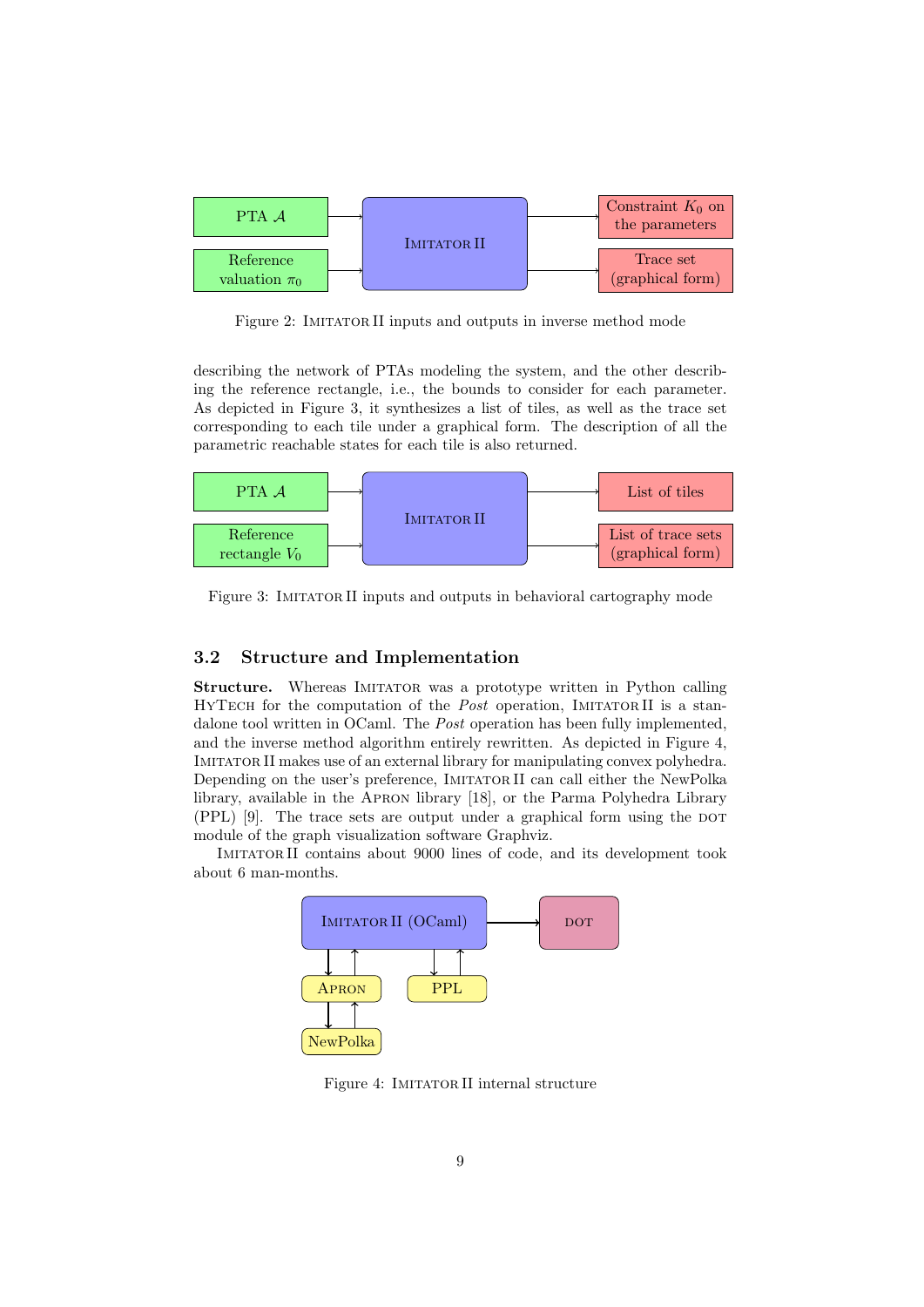Internal Representation. States are represented using a triple  $(q, v, C)$ made of the current location  $q$  in each automaton, a value for each discrete variable<sup>6</sup> v, and a constraint C on the clocks and the parameters. In order to optimize the test of equality between a new computed state and the set of states computed previously, the states are stored in a hash table as follows: to a given key  $(q, v)$  of the hash table, we associate a list of constraints  $C_1, \ldots, C_n$ , corresponding to the *n* states  $(q, v, C_1), \ldots, (q, v, C_n)$ .

Note that, unlike HYTECH, IMITATOR II uses exact arithmetics with unlimited precision.

Contrarily to HYTECH which performs an a priori static composition of the automata, thus leading to a dramatical explosion of the number of locations, IMITATOR II performs an on-the-fly composition of the automata. This on-the $fly$  composition allows to analyze bigger systems, and decrease drastically the computation time compared to IMITATOR.

#### 3.3 Features

IMITATOR II includes the following features:

- Reachability analysis: given a PTA  $\mathcal A$ , compute the set of all the reachable states (as it is done in tools such as, e.g., HYTECH and PHAVer):
- Inverse method algorithm: given a PTA  $\mathcal A$  and a reference valuation  $\pi_0$ , synthesize a constraint guaranteeing the same trace set as for  $\mathcal{A}[\pi_0]$ ;
- Behavioral cartography algorithm: given a PTA  $A$  and a rectangular parameter domain  $V_0$ , compute a list of tiles. Two different modes can be considered: (1) cover all the integer points of  $V_0$  or, (2) call a given number of times the inverse method on an integer point selected randomly within  $V_0$  (which is interesting for rectangles containing a very big number of integer points but few different tiles);
- Automatic generation of the trace sets, for the reachability analysis and for both algorithms  $IM$  and  $BC$ ;
- Output of the trace sets under a graphical form.

As shown in Table 1, all those features (except the inverse method) are new features which were not available in IMITATOR.

| Tool            | Inverse Method | Cartography | Computation of traces | Graphical output |
|-----------------|----------------|-------------|-----------------------|------------------|
| <b>IMITATOR</b> | (es            |             |                       |                  |
| IMITATOR II     | í es           | Yes         | Yes                   | Yes              |

Table 1: Comparison of the features of IMITATOR and IMITATOR II

See Section 4.3.4 for the list of options available when calling IMITATOR II.

<sup>6</sup>Discrete variables are syntactic sugar allowing to factorize several locations into a single one. In Imitator II, discrete variables are integer variables that can be updated using constants or other discrete variables.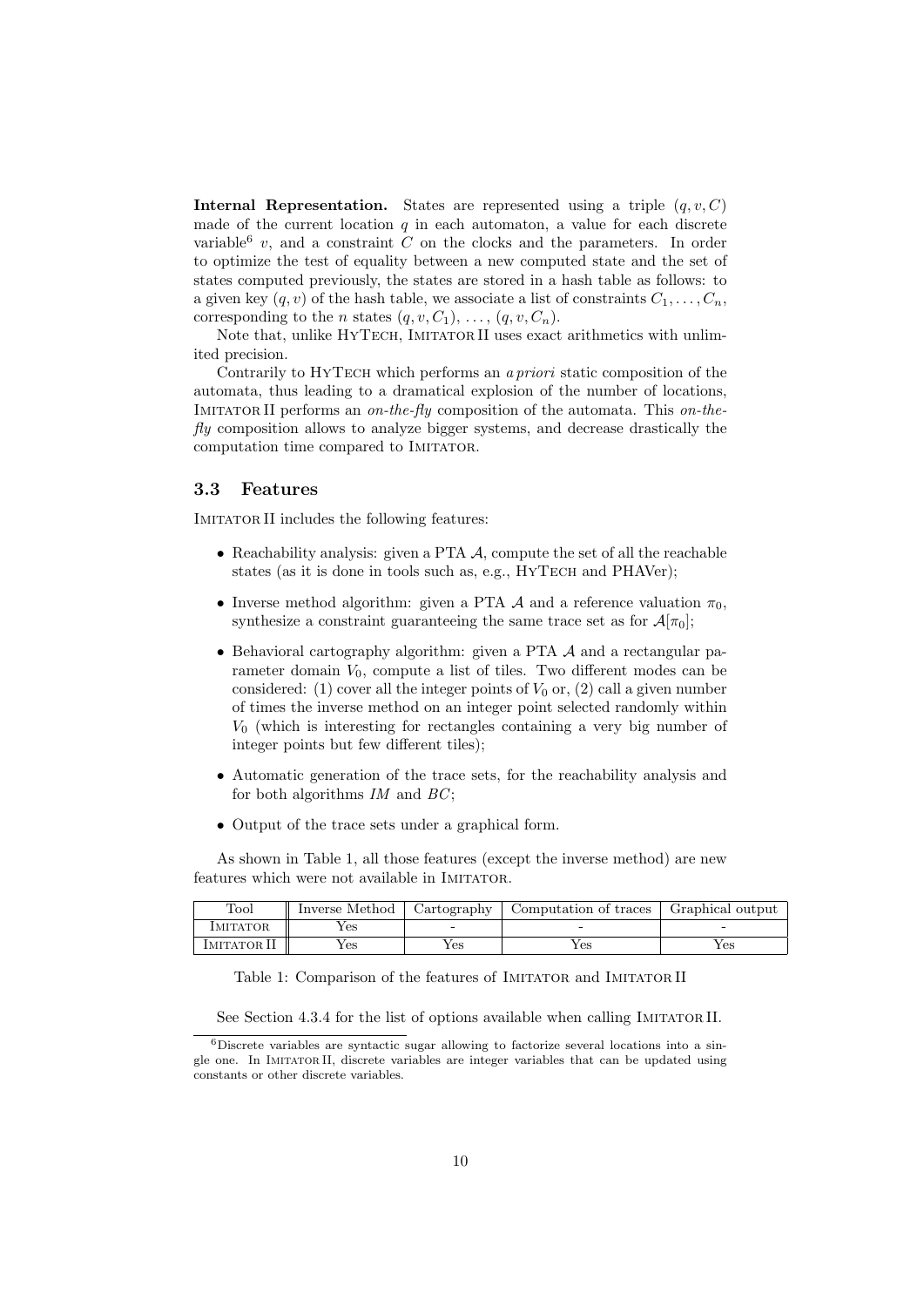## 4 How to Use Imitator II

### 4.1 Installation

See the installation files available on the website for the most up-to-date information.

In short, IMITATOR II is written in OCaml, and makes use of the following libraries:

- The APRON numerical abstract domain library [18], and its interface with OCaml
- The OCaml ExtLib library (Extended Standard Library for Objective Caml)
- The Parma Polyhedra Library (PPL) [9]

Various binaries are available on IMITATOR II's Web page.

## 4.2 The Imitator II Input File

The syntax of the automata in IMITATORII is similar to the syntax of the automata for HyTech.

#### 4.2.1 Variables

Discrete variables, clocks and parameters variable names must be disjoint.

The synchronization label names may be identical to other names (automata or variables). The automata names may be identical to other names (variables synchronization labels).

#### 4.2.2 Parametric Timed Automata

See Appendix B.

#### 4.2.3 Initial region and  $\pi_0$

See Appendix B.

### 4.3 Calling Imitator II

IMITATOR II can be used with three different modes:

- 1. Reachability analysis: given a PTA A, compute the whole set of reachable states from a given initial state.
- 2. Inverse Method: given a PTA  $\mathcal A$  and a valuation  $\pi_0$  of the parameters, compute a constraint on the parameters guaranteeing the same behavior as under  $\pi_0$  [4].
- 3. Behavioral Cartography Algorithm: given a PTA  $\mathcal A$  and a rectangle  $V_0$ (bounded interval of values for each parameter), compute a cartography of the system [5].

We detail those three modes below.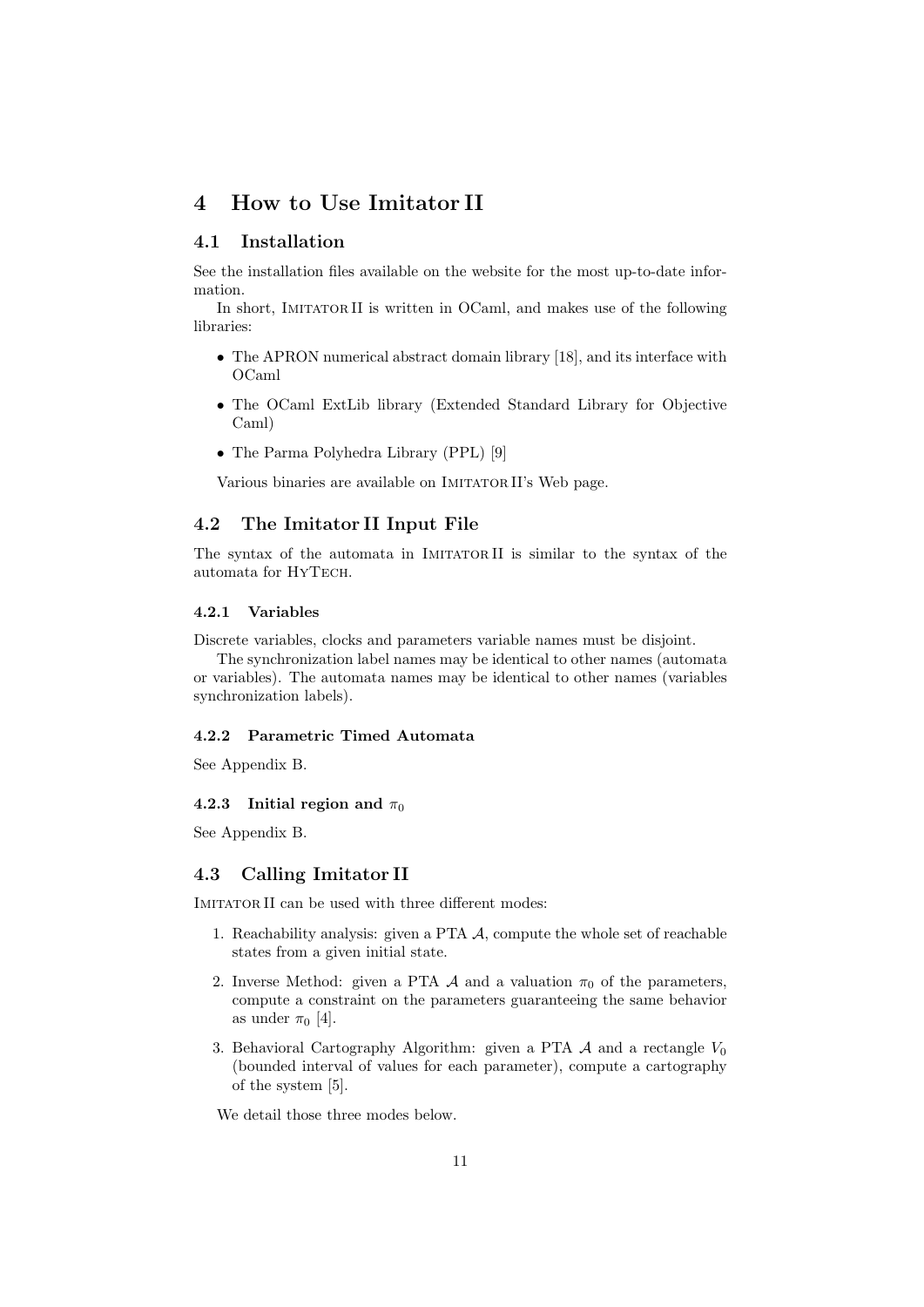#### 4.3.1 Reachability Analysis

Given a PTA  $\mathcal A$ , the reachability analysis computes the whole set of reachable states from a given initial state. The syntax in this case is the following one:

IMITATOR2 <input file> -mode reachability [options]

Note that there is no need to provide a  $\pi_0$  or  $V_0$  file in this case (if one is provided, it will be ignored).

In this case, IMITATOR II outputs two files:

- A file  $\langle$  input file > states containing the set of all the reachable states, with their names and the associated constraint on the clocks and parameters. If one wants to generate also the constraint on the parameters only, use the -with-parametric-log option. This file also contains the source for the generation of the graphical file, using the DOT syntax. This log file is not generated in the case where the -no-log option is activated.
- A file <input\_file>.gif, which is a graphical output in the gif format, generated using DOT, corresponding to the trace set. This graphical output is not generated in the case where the -no-dot option is activated.

Note that the location and the name of those two files can be changed using the -log-prefix option.

#### 4.3.2 Inverse Method

Given a PTA A and a valuation  $\pi_0$  of the parameters, the inverse method compute a constraint  $K_0$  on the parameters guaranteeing that, for any  $\pi \models K_0$ , the trace sets of  $\mathcal{A}[\pi]$  and  $\mathcal{A}[\pi_0]$  are the same [4]. The syntax in this case is the following one:

IMITATOR2 <input\_file> <pi0\_file> [-mode inversemethod] [options]

Note that the -mode inversemethod option is not necessary, since the default value for -mode is precisely inversemethod.

Note that, unlike the algorithm given in [4], at a given iteration, the  $\pi_{0}$ incompatible state is selected deterministically, for efficiency reasons. However, the  $\pi_0$ -incompatible inequality within a  $\pi_0$ -incompatible state is selected randomly, unless the -no-random option is activated.

In this case, IMITATOR II outputs the resulting constraint  $K_0$  on the standard output. Moreover, Imitator II outputs the same two files as in the reachability analysis.

#### 4.3.3 Cartography

Given a PTA  $\mathcal A$  and a rectangle  $V_0$  (bounded interval of values for each parameter), the Behavioral Cartography Algorithm computes a cartography of the system [5]. Two possible variants of the algorithm can be used:

1. The standard variant covers all the integer points within  $V_0$ . The syntax in this case is the following one:

IMITATOR2 <input file> <V0 file> [-mode cover] [options]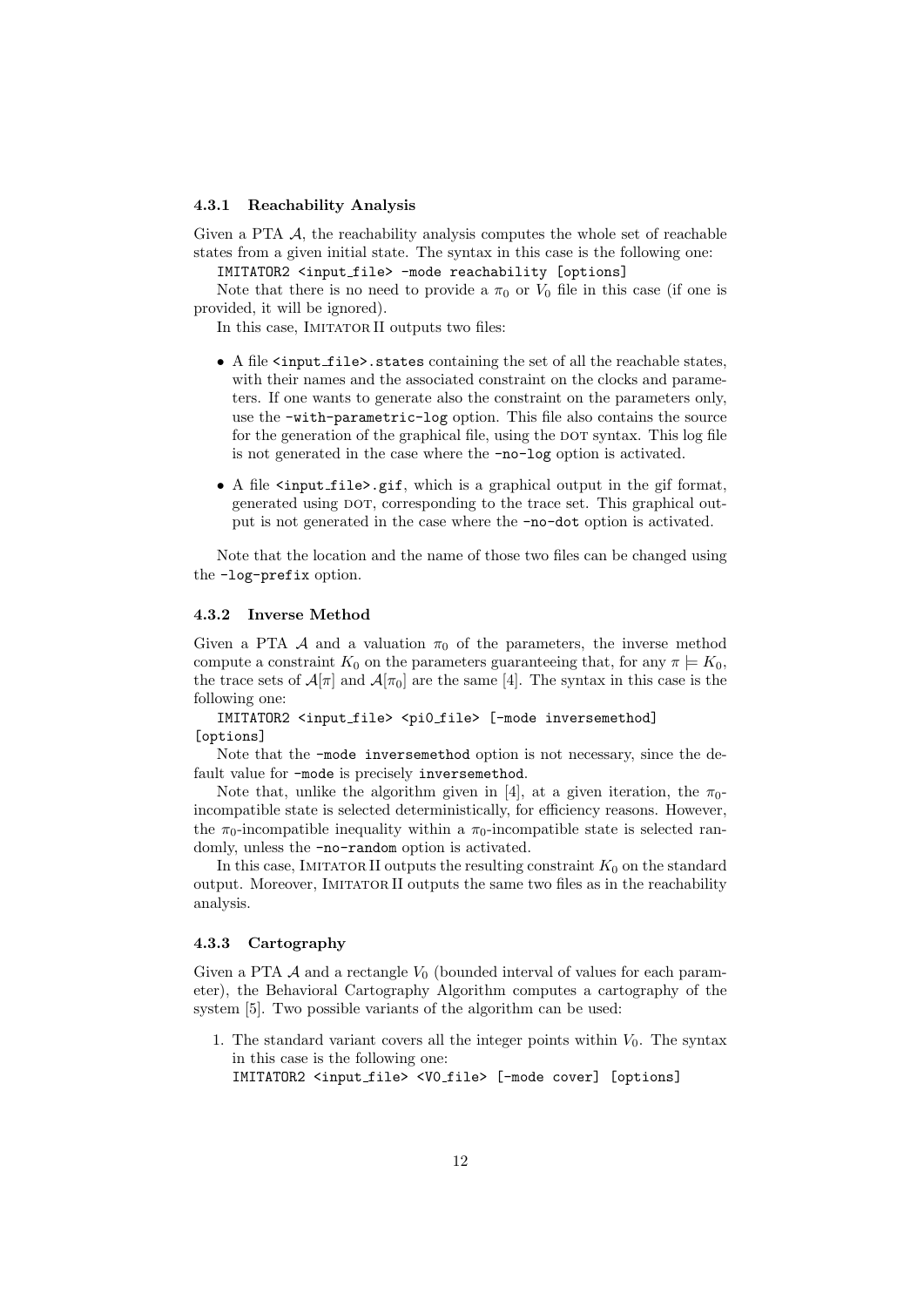2. The alternative variant calls the inverse method a certain number of times on a random point  $V_0$ . The syntax in this case is the following one: IMITATOR2 <input file> <V0 file> [-mode randomX] [options] where X represents the number of random points to consider. If a point has already been generated before, the inverse method is not called. If a point belongs to one of the tiles computed before, the inverse method is not called neither. Therefore, in practice, the number of tiles generated is smaller than X.

#### 4.3.4 Options

The options available for IMITATOR II are explained in the following.

-acyclic (default: false) Does not test if a new state was already encountered. In a normal use, when Imitator II encounters a new state, it checks if it has been encountered before. This test may be time consuming for systems with a high number of reachable states. For acyclic systems, all traces pass only once by a given location. As a consquence, there are no cycles, so there should be no need to check if a given state has been encountered before. This is the main purpose of this option.

However, be aware that, even for acyclic systems, several (different) traces can pass by the same state. In such a case, if the -acyclic option is activated, IMITATOR II will compute *twice* the states after the state common to the two traces. As a consequence, it is all but sure that activating this option will lead to an increase of speed.

Note also that activating this option for non-acyclic systems may lead to an infinite loop in IMITATOR II.

-debug (default: standard) Give some debugging information, that may also be useful to have more details on the way Imitator II works. The admissible values for -debug are given below:

|        | nodebug Give only the resulting constraint                           |
|--------|----------------------------------------------------------------------|
|        | standard Give little information (number of steps, computation time) |
| low    | Give little additional debugging information                         |
| medium | Give quite a lot of debugging information                            |
| high   | Give much debugging information                                      |
| total  | Give really too much information                                     |
|        |                                                                      |

-inclusion (default: false) Consider an inclusion of region instead of the equality when performing the *Post* operation. In other terms, when encountering a new state. IMITATORII checks if the same state (same location and same constraint) has been encountered before and, if yes, does not consider this "new" state. However, when the -inclusion option is activated, it suffices that a previous state with the same location and a constraint *greater or equal* to the constraint of the new state has been encountered to stop the analysis. This option corresponds to the way that, e.g., HyTech works, and suffices when one wants to check the *non-reachability* of a given bad state.

-log-prefix (default: <input\_file>) Set the prefix for log (.states) and graphical (.gif) files.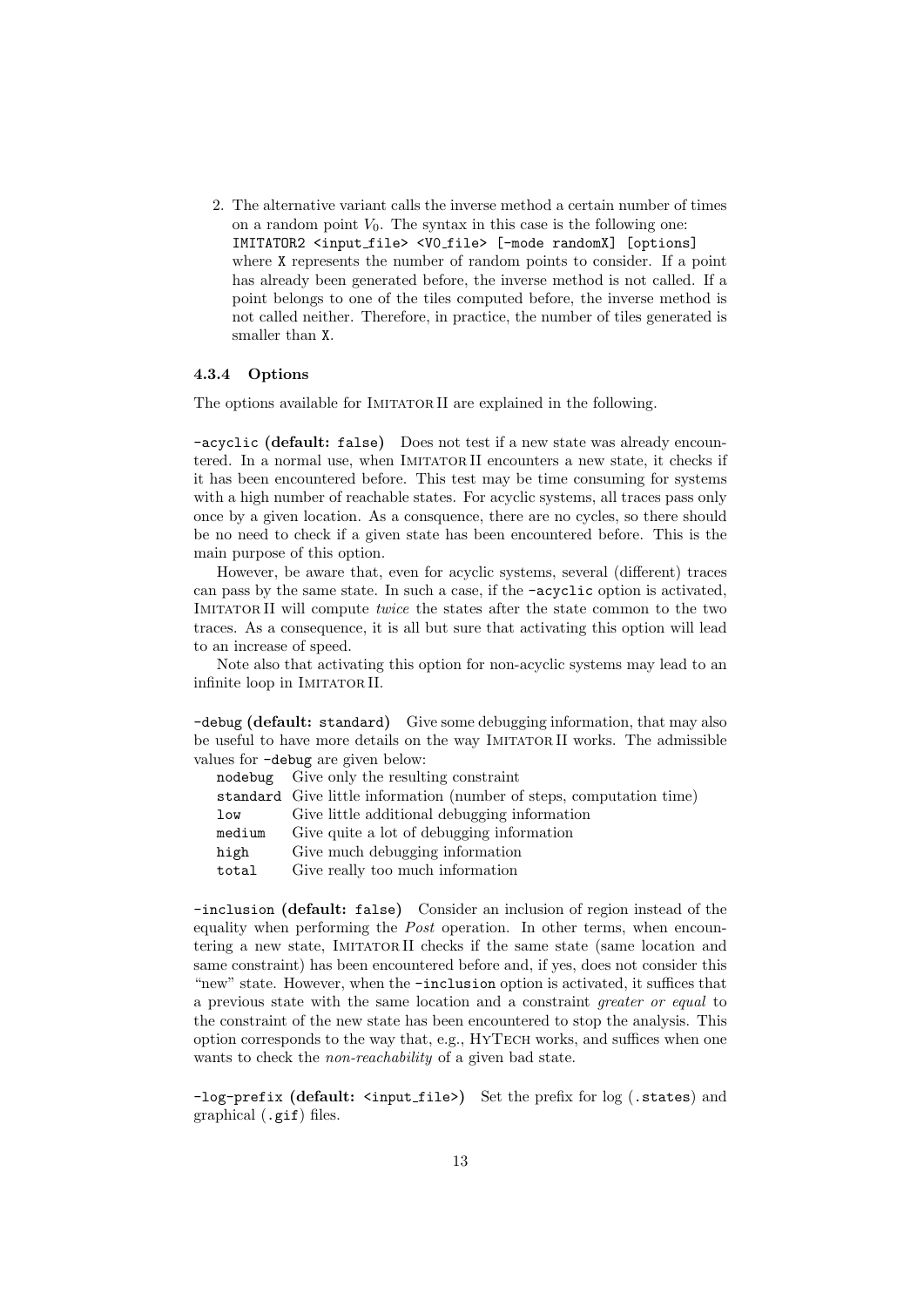|                              | -mode (default: inversemethod) The mode for IMITATOR II. |
|------------------------------|----------------------------------------------------------|
|                              | reachability Parametric reachability analysis            |
|                              | (see Section 4.3.1)                                      |
| inversemethod Inverse method |                                                          |
|                              | (see Section 4.3.2)                                      |
| cover                        | Behavioral Cartography Algorithm with full coverage      |
|                              | (see Section 4.3.3)                                      |
| randomXX                     | Behavioral Cartography Algorithm with XX iterations      |
|                              | (see Section $4.3.3$ )                                   |
|                              |                                                          |

-no-dot (default: false) No graphical output using DOT.

-no-log (default: false) No generation of the files describing the reachable states.

 $-$ no-random (default: false) No random selection of the  $\pi_0$ -incompatible inequality (select the first found). By default, select an inequality in a random manner.

-post-limit <limit> (default: none) Limits the number of iterations in the Post exploration, i.e., the depth of the traces. In the cartography mode, this option gives a limit to each call to the inverse method.

-sync-auto-detect (default: false) IMITATOR II considers that all the automata declaring a given synchronization label must be able to synchronize all together, so that the synchronization can happen. By default, Imitator II considers that the synchronization labels declared in an automaton are those declared in the synclabs section. Therefore, if a synchronization label is declared but never used in (at least) one automaton, this label will never be synchronized in the execution<sup>7</sup>.

The option -sync-auto-detect allows to detect automatically the synchronization labels in each automaton: the labels declared in the synclabs section are ignored, and the IMITATOR II considers that only the labels really used in an automaton are those considered to be declared.

-time-limit <limit> (default: none) Try to limit the execution time (the value <limit> is given in seconds). Note that, in the current version of IM-ITATORII, the test of time limit is performed at the end of an iteration only (i.e., at the end of a given Post iteration). In the cartography mode, this option represents a global time limit, not a limit for each call to the inverse method.

-timed (default: false) Add a timing information to each output of the program.

-with-parametric-log (default: false) For any constraint on the clocks and the parameters in the description of the states in the log files, add the constraint on the parameters only (i.e., eliminate clock variables).

<sup>&</sup>lt;sup>7</sup>In such a case, the synchronization label is actually completely removed before the execution, in order to optimize the execution, and the user is warned of this removal.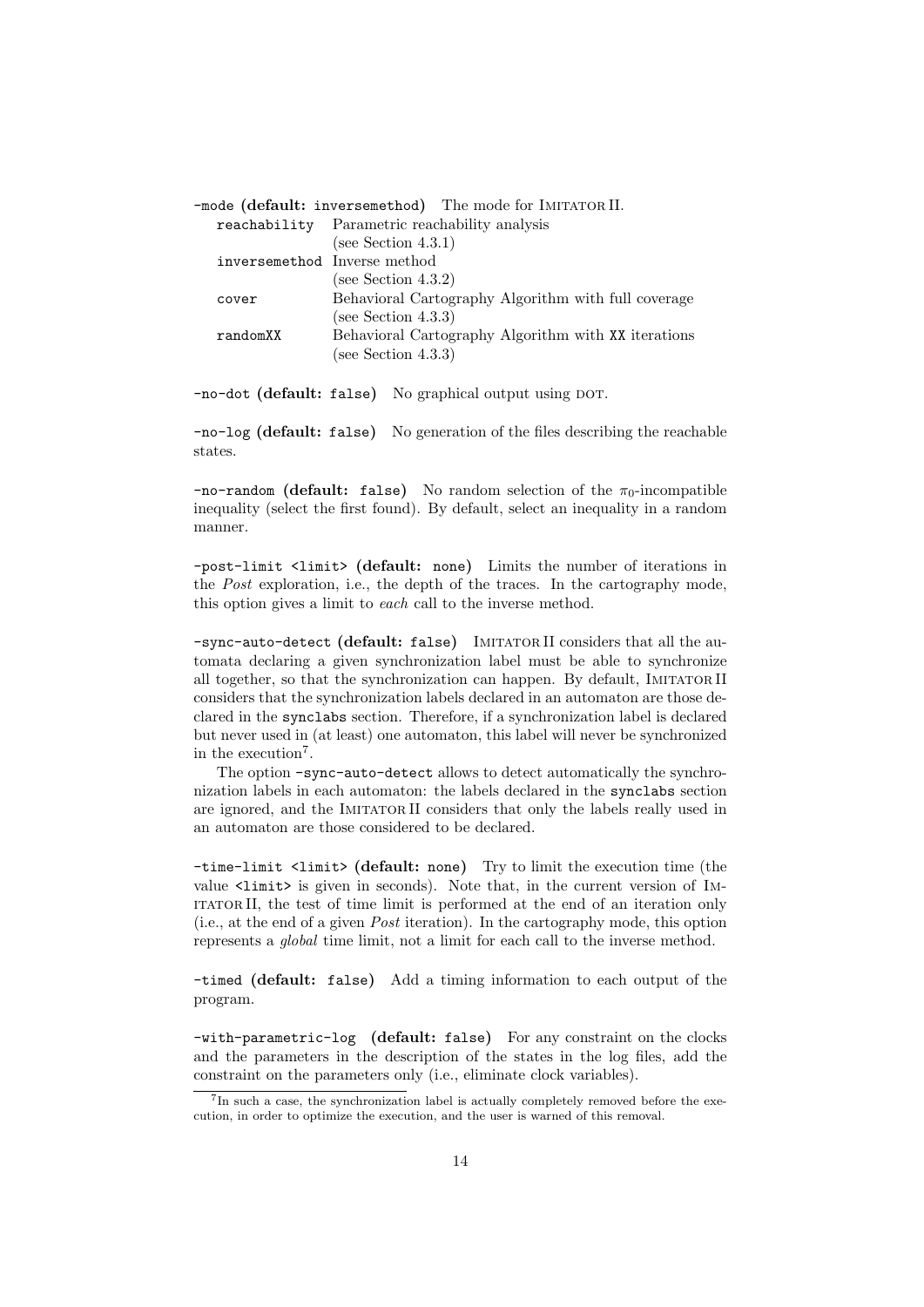#### 4.3.5 Examples of Calls

IMITATOR2 flipflop.imi -mode reachability Computes a reachability analysis on the automata described in file flipflop.imi. Will generate files flipflop.imi.states, containing the description of the reachable states, and flipflop.imi.gif depicting the reachability graph.

IMITATOR2 flipflop.imi flipflop.pi0 Calls the inverse method on the automata described in file flipflop.imi, and the reference valuation  $\pi_0$  given in file flipflop.pi0. The resulting constraint  $K_0$  will be given on the standard output. Moreover, IMITATORII will generate the file flipflop.imi.states, containing the description of the (parametric) states reachable under  $K_0$ , and the file flipflop.imi.gif depicting the reachability graph under any point  $\pi \models K_0.$ 

IMITATOR2 flipflop.imi flipflop.pi0 -no-dot -no-log Calls the inverse method on the automata described in file flipflop.imi, and the reference valuation given in file flipflop.pi0. The resulting constraint will be given on the standard output. No file will be generated.

IMITATOR2 flipflop.imi flipflop.pi0 -with-parametric-log Calls the inverse method on the automata described in file flipflop.imi, and the reference valuation  $\pi_0$  given in file flipflop.pi0. The resulting constraint  $K_0$ will be given on the standard output. and IMITATOR II will generate the file flipflop.imi.states, containing the description of the (parametric) states reachable under  $K_0$ . Moveover, for any state in this file, both the constraint on the clocks and the parameters, and the constraint on the parameters will be given. IMITATOR II will also generate the file flipflop.imi.gif depicting the reachability graph under any point  $\pi \models K_0$ .

IMITATOR2 SRlatch.imi SRlatch.v0 -mode cover Calls the behavioral cartography algorithm on the automata described in file flipflop.imi, and the rectangle  $V_0$  given in file  $SR$ latch.v0. The algorithm will cover (at least) all the integer points within  $V_0$ . The resulting set of tiles will be given on the standard output. Given  $n$  the number of generated tiles (i.e., the number of calls to the inverse method algorithm), the program will generate  $n$  files of the form SRlatch.imi i.states (resp. n files of the form SRlatch.imi i.gif) giving the description of the states (resp. the reachability graph) of tile  $i$ , for  $i=1,\ldots,n$ .

IMITATOR2 SRlatch.imi SRlatch.v0 -mode random100 -no-log Calls the behavioral cartography algorithm on the automata described in file flipflop.imi, and the rectangle  $V_0$  given in file SRlatch.v0. The program will call the inverse method on 100 points randomly selected within  $V_0$ . Since some points may be generated several times, or some points may belong to previously generated tiles (see Section 4.3.3), the number  $n$  of tiles generated will be such that  $n \leq 100$ . The program will generate n files of the form SR1 atch.imi\_i.gif giving the reachability graph of tile i, for  $i = 1, \ldots, n$ .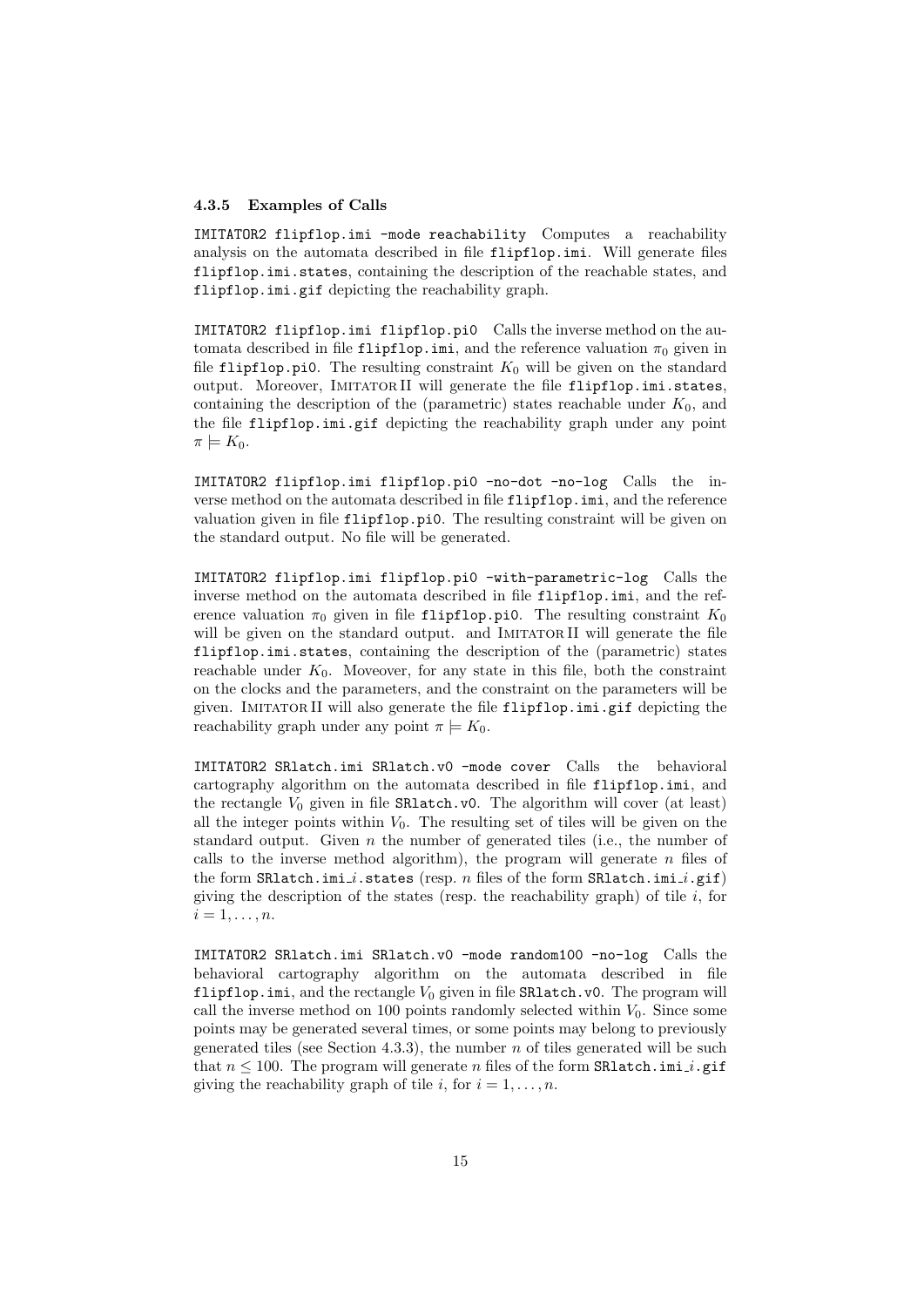

Figure 5: SR latch (left) and environment (right)

## 5 Example: SR-latch

We consider a SR-latch described in, e.g., [13], and depicted on Fig. 5 left. The possible configurations of the latch are the following ones:

| S |       |       |
|---|-------|-------|
|   | latch | latch |
|   |       |       |
|   |       |       |
|   |       |       |

We consider an initial configuration with  $R = S = 1$  and  $Q = \overline{Q} = 0$ . As depicted in Fig. 5, the signal  $S$  first goes down. Then, the signal  $R$  goes down after a time  $t^{\downarrow}$ .

We consider that the gate  $Nor_1$  (resp.  $Nor_2$ ) has a punctual parametric delay  $\delta_1$  (resp.  $\delta_2$ ). Moreover, the parameter  $t^{\downarrow}$  corresponds to the time duration between the fall of  $S$  and the fall of  $R$ .

### 5.1 Parametric Reachability Analysis

We first perform a reachability analysis. The launch command for IMITATOR II is the following one:

IMITATOR2 SRlatch.imi -mode reachability

Considering this environment, the trace set of this system is given in Fig. 6, where the states  $q_i$ ,  $i = 0, \ldots, 6$  correspond to the following values for each signal:

| ${\bf State}$ | $\overline{S}$ | $_{\it R}$ | Ų |   |
|---------------|----------------|------------|---|---|
| $q_0$         | 1              |            | 0 | 0 |
| $q_1$         | 0              |            |   | 0 |
| $q_2$         | 0              | 0          | 0 | 0 |
| $q_3$         | 0              |            | 0 |   |
| $q_4$         | $\theta$       | 0          | 0 | 1 |
| $q_5$         | 0              | 0          |   | 0 |
| $q_6$         | $\Omega$       | ⋂          |   |   |

## 5.2 Behavioral Cartography Algorithm

Using IMITATOR II, we now perform a behavioral cartography of this system. We consider the following rectangle  $V_0$  for the parameters: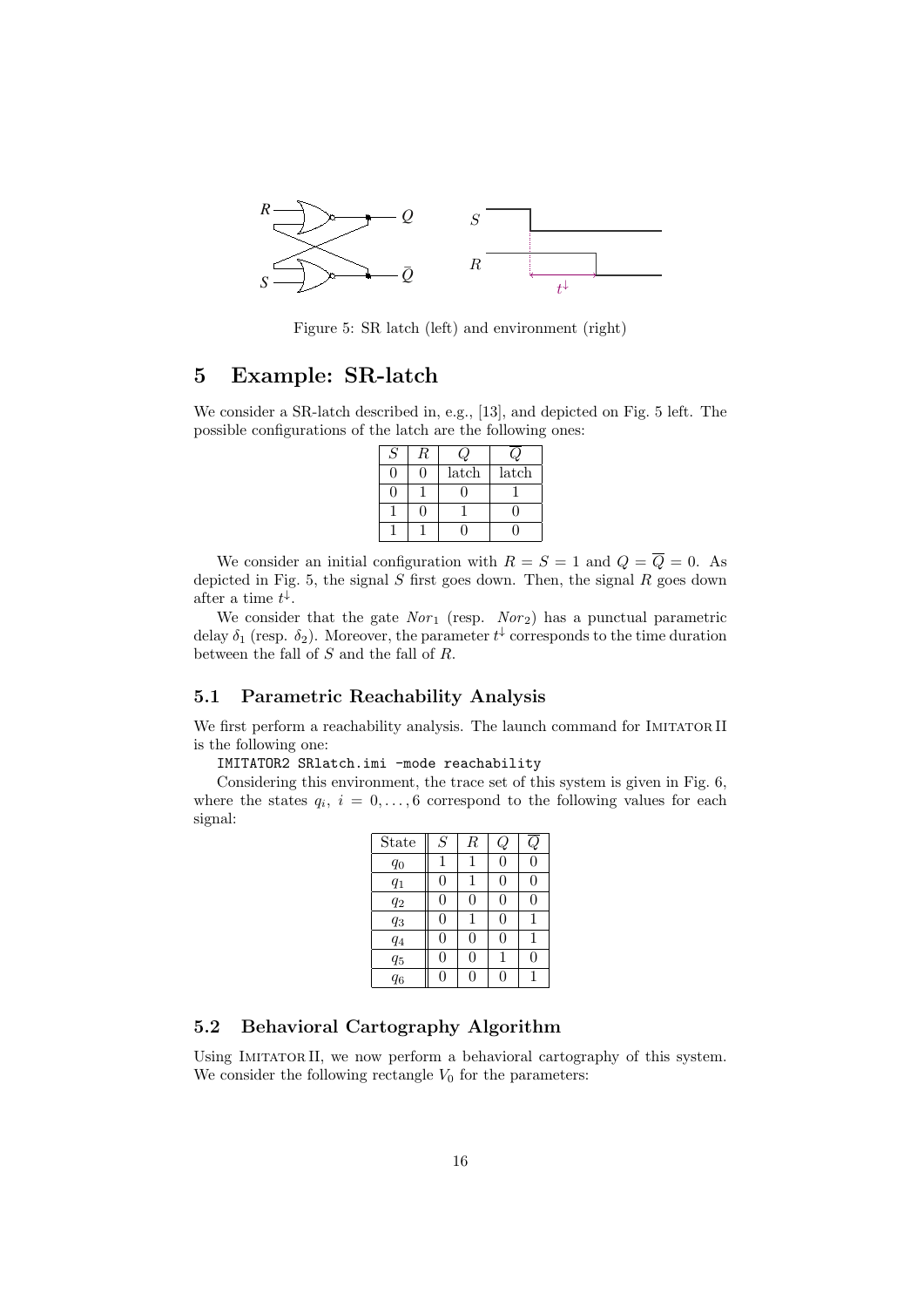

Figure 6: Parametric reachability analysis of the SR latch

$$
t^{\downarrow} \in [0, 10]
$$
  

$$
\delta_1 \in [0, 10]
$$
  

$$
\delta_2 \in [0, 10]
$$

The launch command for IMITATOR II is the following one:

IMITATOR2 SRlatch.imi SRlatch.v0 -mode cover

We get the following six behavioral tiles. Note that the graphical outputs, automatically generated by IMITATORII in the gif format, were rewritten in LATEX in this document.

Tile 1. This tile corresponds to the values of the parameters verifying the following constraint:

$$
t^\downarrow=\delta_2\quad\wedge\quad \delta_1=0
$$

The trace set of this tile is given in Fig. 7.



Figure 7: Trace set of tile 1 for the SR latch

Since  $t^{\downarrow} = \delta_2$ ,  $R^{\downarrow}$  and  $\overline{Q}^{\uparrow}$  will occur at the same time. Thus, the order of those two events is unspecified, which explains the choice between going to  $q_2$ or  $q_3$ . When in state  $q_2$ , either  $Q^{\dagger}$  can occur (since  $\delta_1 = 0$ ), in which case the system is stable, or  $\overline{Q}^{\uparrow}$  can occur, which also leads to stability.

Tile 2. This tile corresponds to the values of the parameters verifying the following constraint:

$$
t^{\downarrow} = \delta_2 \quad \wedge \quad \delta_1 > 0
$$

The trace set of this tile is given in Fig. 8.

Since  $t^{\downarrow} = \delta_2$ ,  $R^{\downarrow}$  and  $\overline{Q}^{\uparrow}$  will occur at the same time. Thus, the order of those two events is unspecified, which explains the choice between going to  $q_2$  or q<sub>3</sub>. When in state  $q_2, Q^{\dagger}$  can not occur (since  $\delta_1 > 0$ ), so  $\overline{Q}^{\dagger}$  occurs immediately after  $R^{\downarrow}$ , which leads to stability.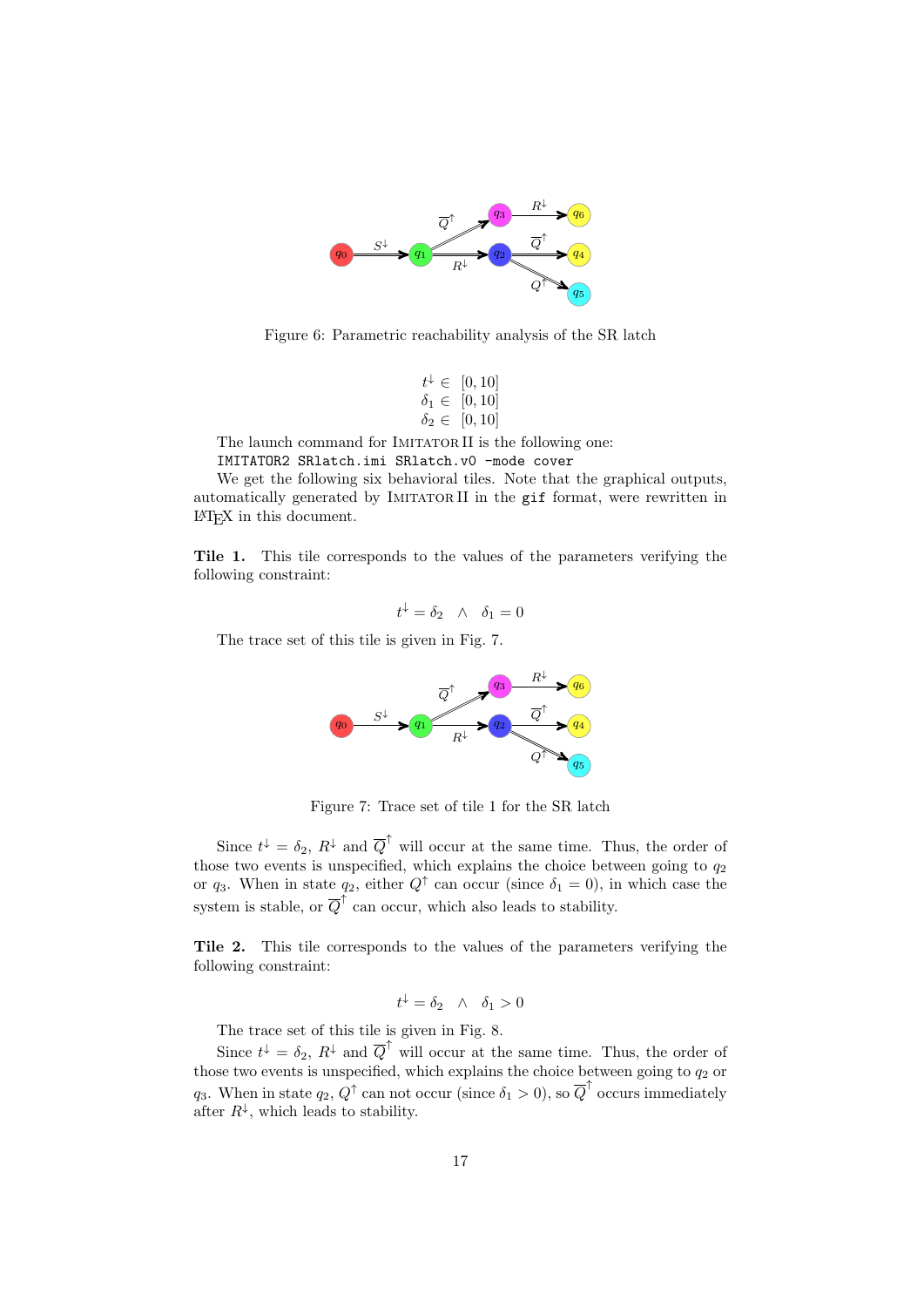

Figure 8: Trace set of tile 2 for the SR latch

Tile 3. This tile corresponds to the values of the parameters verifying the following constraint:

$$
\delta_2 > t^{\downarrow} + \delta_1
$$

The trace set of this tile is given in Fig. 9.



Figure 9: Trace set of tile 3 for the SR latch

In this case, since  $\delta_2 > t^{\downarrow} + \delta_1$ ,  $S^{\downarrow}$  will occur before the gate  $Nor_2$  has the time to change. For the same reason,  $Q^{\uparrow}$  will change before  $Nor_1$  has the time to change. With  $Q = 1$ , the system is now stable: Nor<sub>1</sub> does not change.

Tile 4. This tile corresponds to the values of the parameters verifying the following constraint:

$$
t^{\downarrow} + \delta_1 = \delta_2 \quad \wedge \quad \delta_2 \ge \delta_1 \quad \wedge \quad \delta_1 > 0
$$

The trace set of this tile is given in Fig. 10.



Figure 10: Trace set of tile 4 for the SR latch

Since  $t^{\downarrow} + \delta_1 = \delta_2$ , both  $Q^{\uparrow}$  or  $\overline{Q}^{\uparrow}$  can occur. Once one of them occured, the system gets stable, and no other change occurs.

Tile 5. This tile corresponds to the values of the parameters verifying the following constraint:

$$
\delta_2 > t^{\downarrow} \quad \wedge \quad t^{\downarrow} + \delta_1 > \delta_2
$$

The trace set of this tile is given in Fig. 11.

Since  $\delta_2 > t^{\downarrow}$ , the gate  $Nor_2$  can not change before  $R^{\downarrow}$  occurs. However, since  $t^{\downarrow} + \delta_1 > \delta_2$ , the gate  $Nor_2$  changes before  $Q^{\uparrow}$  can occur, thus leading to  $\text{event } \overline{Q}^{\uparrow}$ .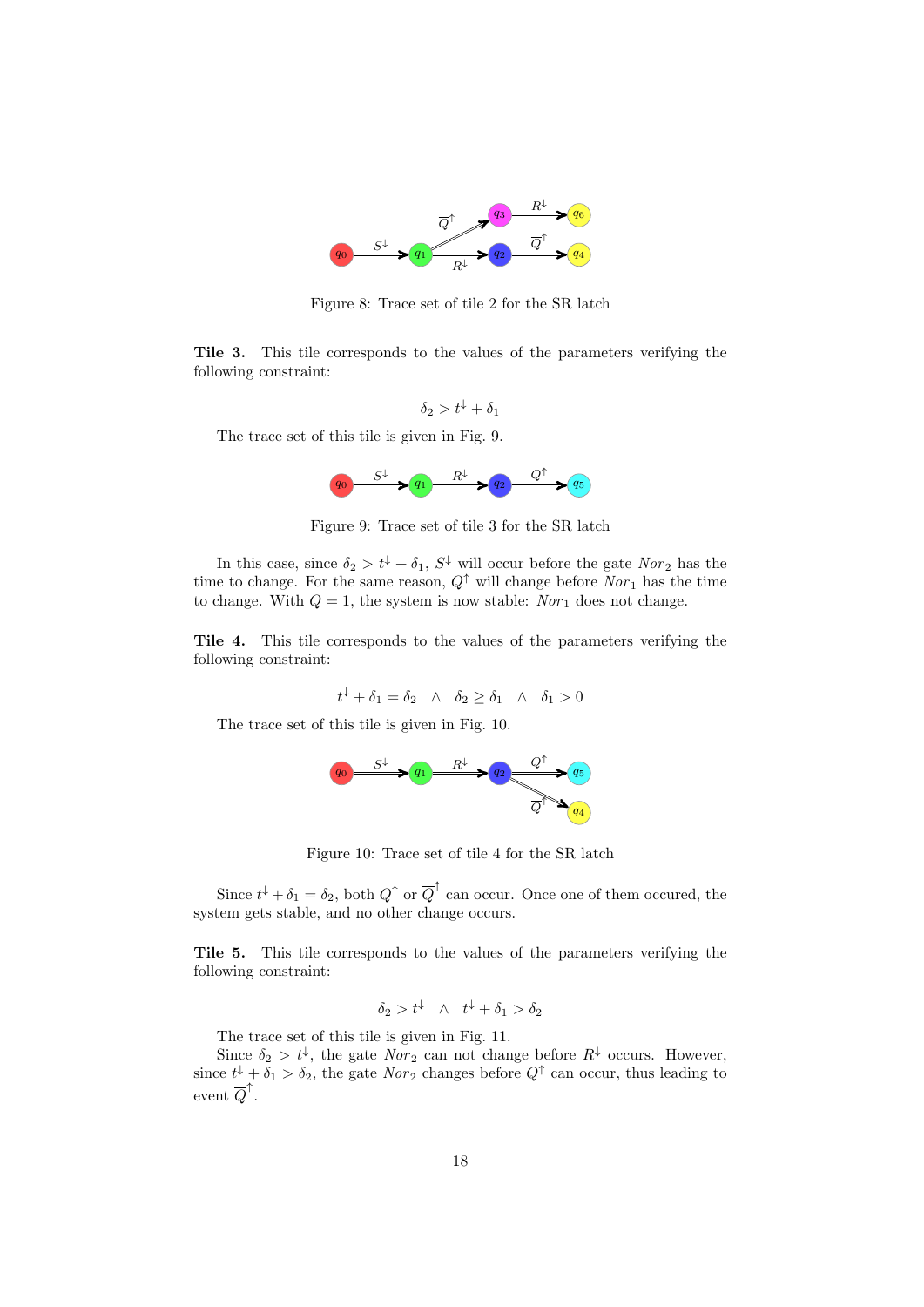

Figure 11: Trace set of tile 5 for the SR latch

Tile 6. This tile corresponds to the values of the parameters verifying the following constraint:

$$
t^\downarrow > \delta_2
$$

The trace set of this tile is given in Fig. 12.



Figure 12: Trace set of tile 6 for the SR latch

Since  $t^{\downarrow} > \delta_2$ ,  $\overline{Q}^{\uparrow}$  occurs before  $S^{\downarrow}$ . The system is then stable.

Cartography. We give in Fig. 13 the cartography of the SR latch example. For the sake of simplicity of representation, we consider only parameters  $\delta_1$  and  $\delta_2$ . Therefore, we set  $t^{\downarrow} = 1$ .



Figure 13: Behavioral cartography of the SR latch according to  $\delta_1$  and  $\delta_2$ 

Note that tile 1 corresponds to a point, and tiles 2 and 4 correspond to lines. The rectangle  $V_0$  has been represented with dashed lines. Note that all tiles (except tile 1) are unbounded, so that they cover, not only  $V_0$ , but all the positive real-valued plan.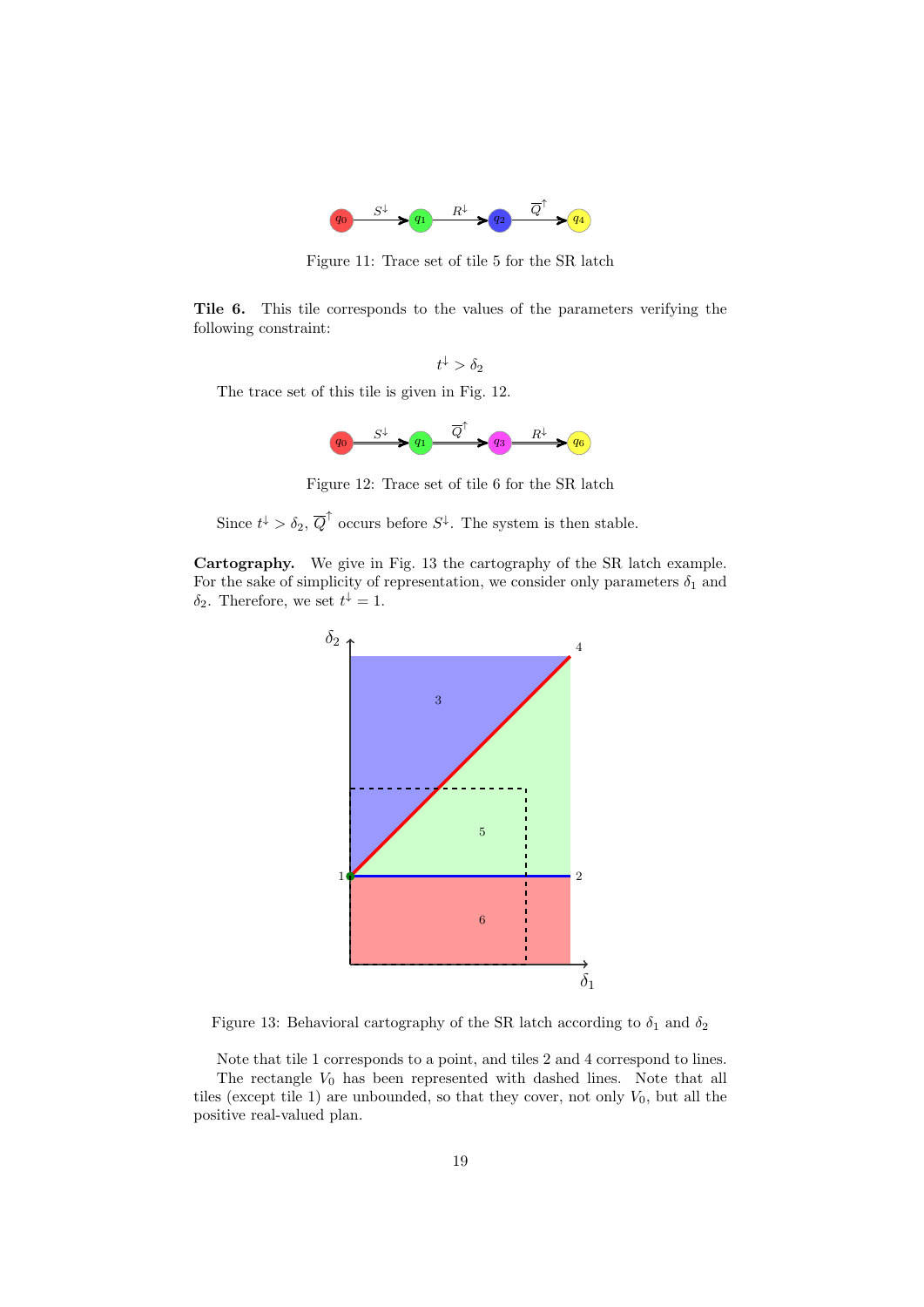The source code of this example is available in Appendix A.

## 6 Final Remarks

The tool Imitator II allows us to solve the good parameters problem for timed automata by iterating the inverse method algorithm on the integer points of a given rectangular parameter domain  $V_0$ . In practice, our cartography algorithm covers not only (most of)  $V_0$  but also a significant part of the whole parametric space beyond  $V_0$ . This is of interest to classify the behavior of the system into good or bad for dense and unbounded values of the parameters.

Our tool has been successfully applied to various examples of asynchronous circuits and protocols.

Future works include:

- an automatic generation of the cartography under a graphical form (so far, only the trace sets are automatically generated under a graphical form; the cartography itself is given under the form of a list of constraints);
- an automatic verification of the property one wants to check, e.g., by using a tool such as Uppaal [20];
- a "dynamic" cartography, where the scale (so far, the integers) can be refined to fill the possible holes;
- a backward analysis, i.e., considering a Pre operation instead of Post computation in Algorithm 1;
- the reachability analysis of a given state, and the generation of a trace from the initial state to this given state;
- the extension to hybrid systems;
- the automatic generation of the probabilities of a given property in the probabilistic framework, without the use of an external tool (e.g., PRISM [16])
- the automatic generation of the "next point" not covered by Tiling without testing all the integer points (note that a random generation of points is already implemented);
- the possibility to compute several tiles in parallel in the cartography algorithm;
- a user-friendly graphical interface;
- the possibility to save and load sets of states.

Acknowledgments. Emmanuelle Encrenaz and Laurent Fribourg have been great contributors of Imitator II, on a theoretical point of view, and to find applications both from the literature and real case studies. Abdelrezzak Bara provided several examples from the hardware literature. Jeremy Sproston provided examples from the probabilistic community. Bertrand Jeannet has been of great help on the installation part, and the linking with Apron [18]. Ulrich Kühne started to improve IMITATOR II, and added the link with PPL.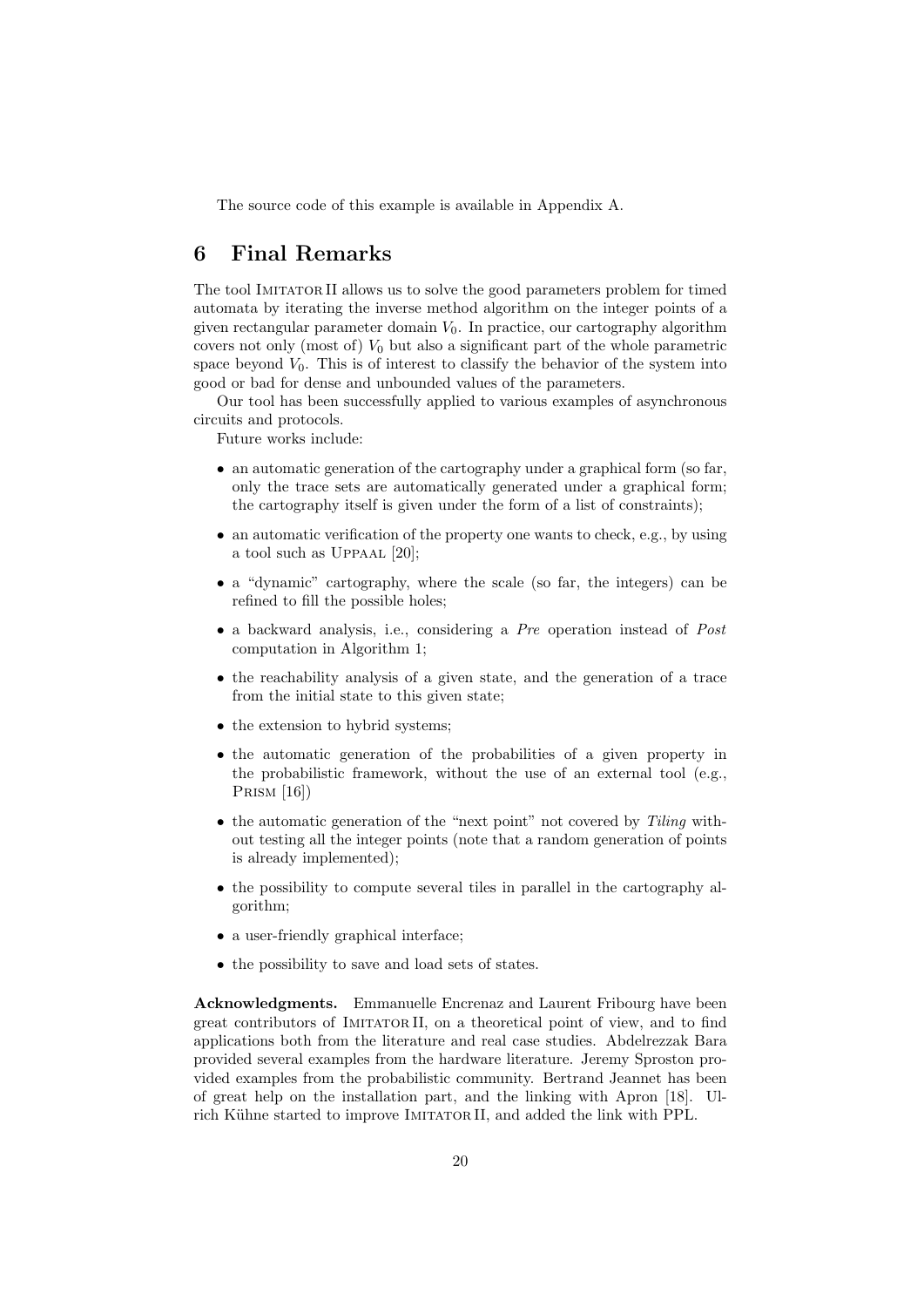## References

- [1] R. Alur, C. Courcoubetis, T.A. Henzinger, and P.H. Ho. Hybrid automata: An algorithmic approach to the specification and verification of hybrid systems. In Hybrid Systems, pages 209–229, 1992.
- [2] R. Alur and D. L. Dill. A theory of timed automata.  $TCS$ ,  $126(2):183-235$ . 1994.
- [3] R. Alur, T.A. Henzinger, and M. Y. Vardi. Parametric real-time reasoning. In STOC '93, pages 592–601. ACM, 1993.
- [4] É. André, T. Chatain, E. Encrenaz, and L. Fribourg. An inverse method for parametric timed automata. International Journal of Foundations of Computer Science, 20(5):819–836, 2009.
- [5] E. André and L. Fribourg. Behavioral cartography of timed automata. In RP'10, LNCS. Springer, 2010. To appear.
- $[6]$  E. André, L. Fribourg, and J. Sproston. An extension of the inverse method to probabilistic timed automata. In AVoCS'09, volume 23 of Electronic Communications of the EASST, 2009.
- [7] Étienne André. IMITATOR II web page. http://www.lsv.ens-cachan.fr/ ~andre/IMITATOR2.
- [8] Étienne André. IMITATOR: A tool for synthesizing constraints on timing bounds of timed automata. In ICTAC'09, volume 5684 of LNCS, pages 336–342. Springer, 2009.
- [9] R. Bagnara, P. M. Hill, and E. Zaffanella. The Parma Polyhedra Library: Toward a complete set of numerical abstractions for the analysis and verification of hardware and software systems. Science of Computer Program $minq$ ,  $72(1-2):3-21$ ,  $2008$ .
- [10] C. Baier and J.-P. Katoen. Principles of Model Checking. The MIT Press, 2008.
- [11] E. M. Clarke, O. Grumberg, S. Jha, Y. Lu, and H. Veith. Counterexampleguided abstraction refinement. In CAV '00, pages 154–169. Springer-Verlag, 2000.
- [12] G. Frehse, S.K. Jha, and B.H. Krogh. A counterexample-guided approach to parameter synthesis for linear hybrid automata. In HSCC '08, volume 4981 of LNCS, pages 187–200. Springer, 2008.
- [13] D. Harris and S. Harris. Digital Design and Computer Architecture. Morgan Kaufmann Publishers Inc., San Francisco, CA, USA, 2007.
- [14] T.A. Henzinger, P.H. Ho, and H. Wong-Toi. Hytech: A model checker for hybrid systems. Software Tools for Technology Transfer, 1:460–463, 1997.
- [15] T.A. Henzinger and H. Wong-Toi. Using HYTECH to synthesize control parameters for a steam boiler. In Formal Methods for Industrial Applications: Specifying and Programming the Steam Boiler Control, LNCS 1165. Springer-Verlag, 1996.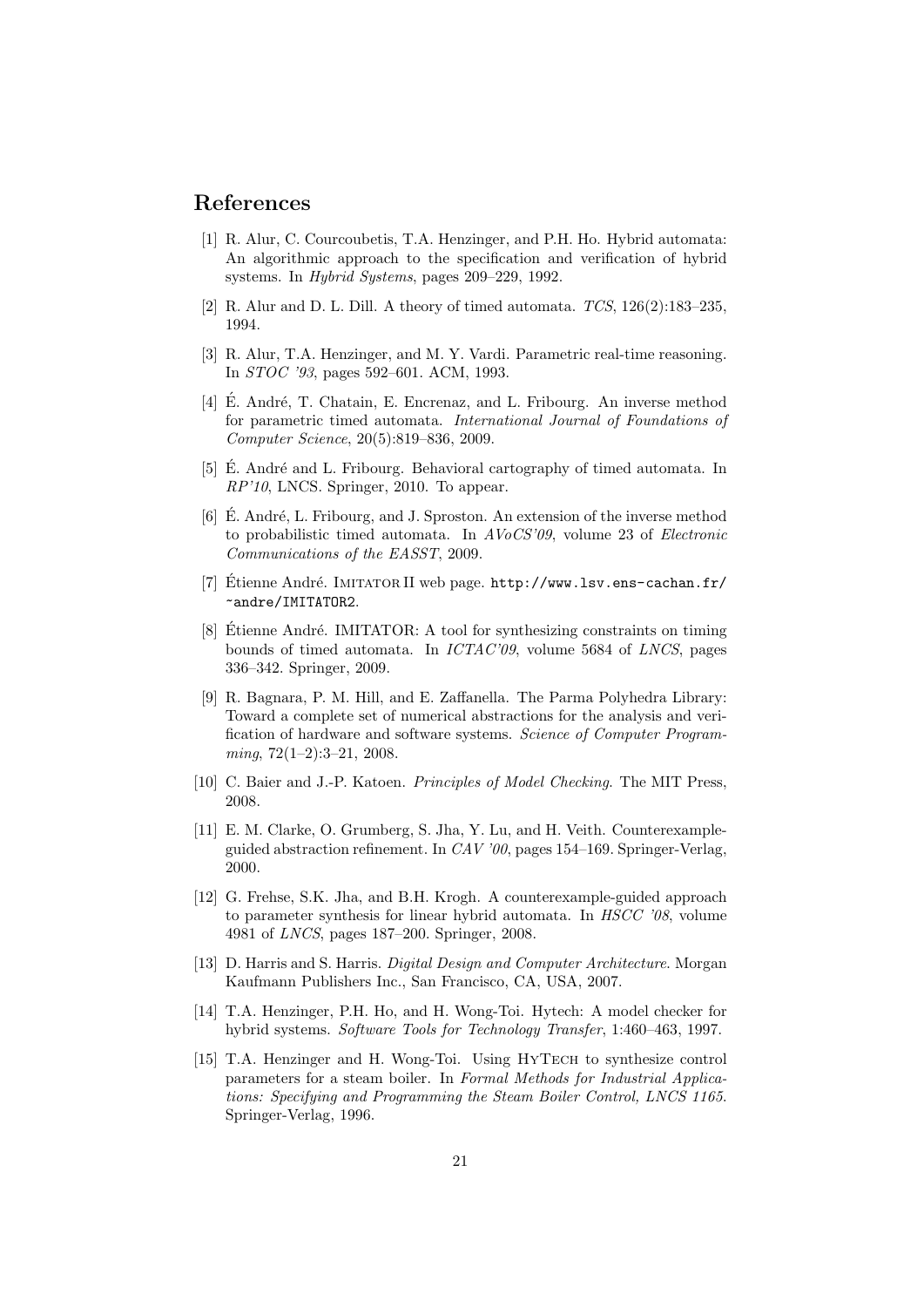- [16] A. Hinton, M. Kwiatkowska, G. Norman, and D. Parker. PRISM: A tool for automatic verification of probabilistic systems. In TACAS'06, volume 3920 of LNCS, pages 441–444. Springer, 2006.
- [17] T.S. Hune, J.M.T. Romijn, M.I.A. Stoelinga, and F.W. Vaandrager. Linear parametric model checking of timed automata. Journal of Logic and Algebraic Programming, 2002.
- [18] B. Jeannet and A. Miné. Apron: A library of numerical abstract domains for static analysis. In CAV '09, volume 5643 of LNCS, pages 661–667. Springer, 2009.
- [19] M. Kwiatkowska, G. Norman, and J. Sproston. Probabilistic model checking of deadline properties in the IEEE 1394 FireWire root contention protocol. Formal Aspects of Computing, 14(3):295–318, 2003.
- [20] K. G. Larsen, P. Pettersson, and W. Yi. Uppaal in a nutshell. *International* Journal on Software Tools for Technology Transfer, 1(1-2):134–152, 1997.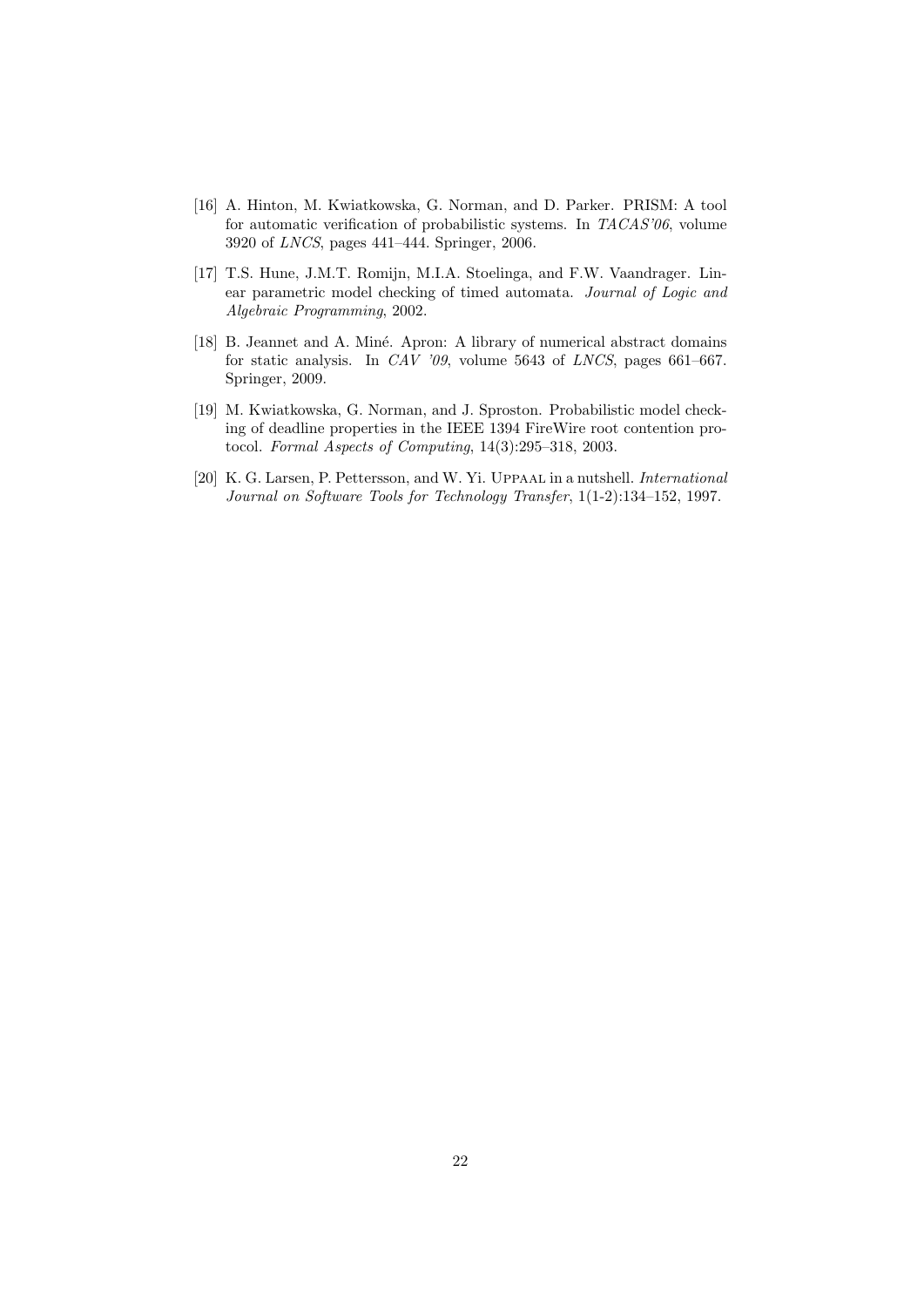## A Source Code of the Example

## A.1 Main Input File

```
1 −−∗∗∗∗∗∗∗∗∗∗∗∗∗∗∗∗∗∗∗∗∗∗∗∗∗∗∗∗∗∗∗∗∗∗∗∗∗∗∗∗∗∗∗∗∗∗∗∗∗∗∗∗∗∗∗∗∗∗∗∗ − −
2 −−∗∗∗∗∗∗∗∗∗∗∗∗∗∗∗∗∗∗∗∗∗∗∗∗∗∗∗∗∗∗∗∗∗∗∗∗∗∗∗∗∗∗∗∗∗∗∗∗∗∗∗∗∗∗∗∗∗∗∗∗ − −
3 − Laboratoire Specification et Verification
4 -5 − Race on a digital circuit (SR Latch)
6 -7 −− E tienne ANDRE
8 −−
9 \text{ --} \qquad \text{Create } 3 \qquad \qquad 2010/03/19_{10} –– Last modified : 2010/03/24
11 −−∗∗∗∗∗∗∗∗∗∗∗∗∗∗∗∗∗∗∗∗∗∗∗∗∗∗∗∗∗∗∗∗∗∗∗∗∗∗∗∗∗∗∗∗∗∗∗∗∗∗∗∗∗∗∗∗∗∗∗∗ − −
12 −−∗∗∗∗∗∗∗∗∗∗∗∗∗∗∗∗∗∗∗∗∗∗∗∗∗∗∗∗∗∗∗∗∗∗∗∗∗∗∗∗∗∗∗∗∗∗∗∗∗∗∗∗∗∗∗∗∗∗∗∗ − −
13
14 var ckNor1 , ckNor2 , s
15 : clock;
16
dNor1_l, dNor1_u,dNor2_l, dNor2_u,19 t down
<sup>20</sup> : parameter ;
21
22
23 −−∗∗∗∗∗∗∗∗∗∗∗∗∗∗∗∗∗∗∗∗∗∗∗∗∗∗∗∗∗∗∗∗∗∗∗∗∗∗∗∗∗∗∗∗∗∗∗∗∗∗∗∗∗∗∗∗∗∗∗∗ − −
24 automaton norGate1
25 −−∗∗∗∗∗∗∗∗∗∗∗∗∗∗∗∗∗∗∗∗∗∗∗∗∗∗∗∗∗∗∗∗∗∗∗∗∗∗∗∗∗∗∗∗∗∗∗∗∗∗∗∗∗∗∗∗∗∗∗∗ − −
26 synclabs : R Up , R Down , overQ Up , overQ Down ,
_{27} Q_Up, Q_Down;
28 initially Nor1_110;
2930 −− UNSTABLE
31 loc Nor1.000: while ckNor1 \leq dNor1 \leq u wait \{\}32 when True sync R<sub>-Up</sub> do \{\} goto Nor1<sub>-100</sub>;
33 when True sync overQ-Up do \{\} goto Nor1-010;
34 when ckNor1 >= dNor1_l sync Q_Up do {} goto
              Nor1_001;
35
36 −− STABLE
37 loc Nor1_001: while True wait \{\}\38 when True sync R<sub>-Up</sub> do \{ckNor1' = 0\} goto
              Nor1<sub>-101</sub>;
39 when True sync overQ_Up do \{ckNor1' = 0\} goto
              Nor1_011;
40
41 −− STABLE
42 loc Nor1_010: while True wait \{\}\43 when True sync R<sub>-Up</sub> do \{ \} goto Nor1<sub>-110</sub>;
```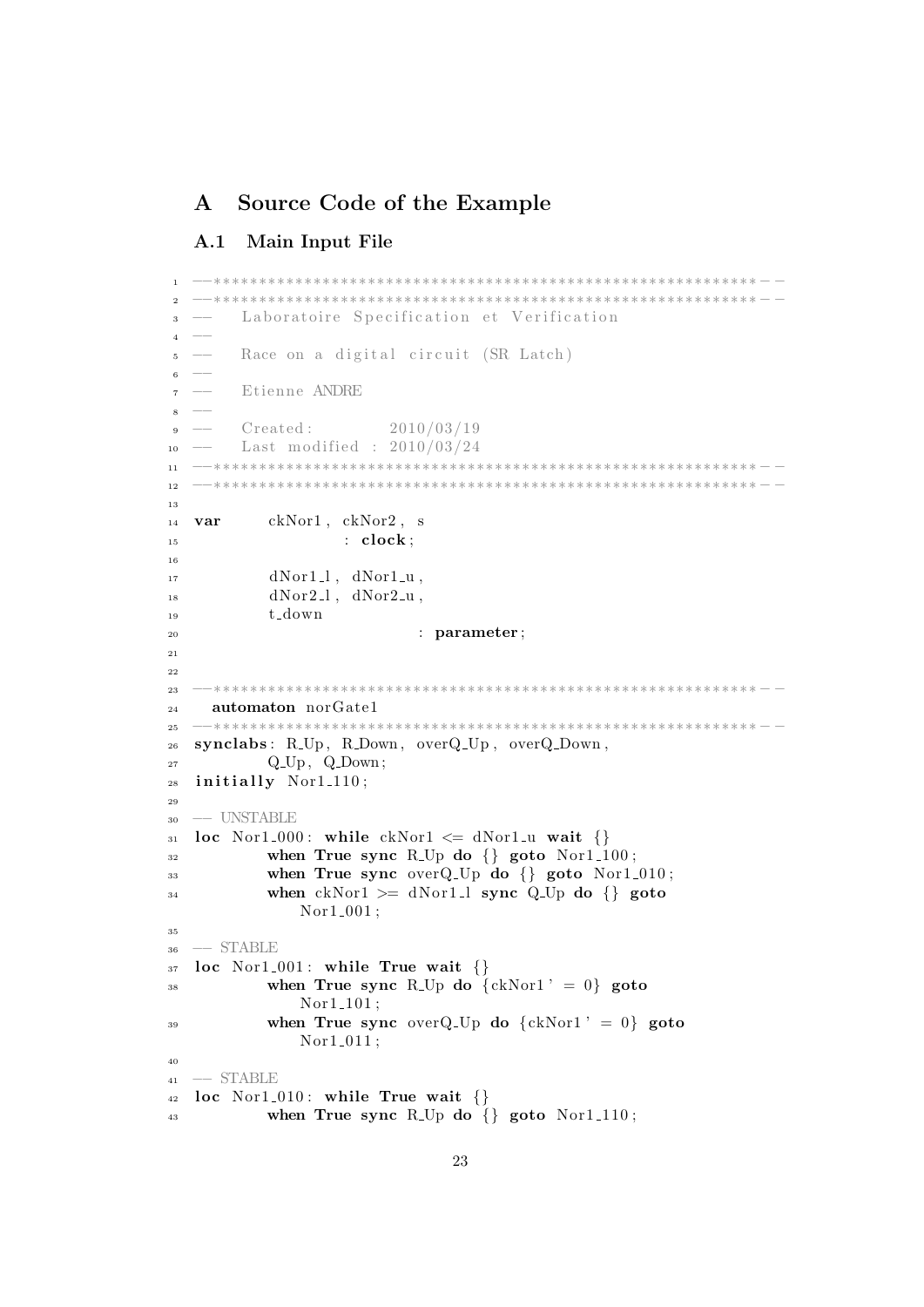```
44 when True sync overQ_Down do \{ckNor1' = 0\} goto
               Nor1_000;
45
46 −− UNSTABLE
47 loc Nor1_011: while ckNor1 \leq dNor1 \leq u wait \{\}\48 when True sync R<sub>-Up</sub> do \{ckNor1' = 0\} goto
               Nor1<sub>-111;</sub>
49 when True sync overQ-Down do \{} goto Nor1-001;
50 when ckNor1 \geq dNor1 \perp sync Q Down do {} goto
               Nor1_010;
51
52 −− STABLE
_{53} loc Nor1.100: while True wait \{\}\54 when True sync R.Down do {ckNor1' = 0} goto
               Nor1<sub>-000</sub>;
55 when True sync overQ_Up do \{} goto Nor1_110;
56
57 −− UNSTABLE
58 loc Nor1_101: while ckNor1 \leq dNor1_u wait \{\}59 when True sync R_Down do {} goto Nor1_001;
60 when True sync overQ_Up do \{ckNor1' = 0\} goto
               Nor1<sub>-111</sub>;
61 when ckNor1 \geq dNor1 \perp sync Q Down do {} goto
               Nor1<sub>-100</sub>;
62
63 −− STABLE
64 loc Nor1_110: while True wait \{\}\begin{minipage}{0.6\linewidth} 65 \end{minipage} when True sync R_Down do {} goto Nor1_010;
66 when True sync overQ-Down do \{ goto Nor1-100;
67
68 −− UNSTABLE
69 loc Nor1_111: while ckNor1 \leq dNor1_u wait {}
70 when True sync R. Down do \{ckNor1' = 0\} goto
               Nor1_011;
71 when True sync overQ_Down do \{ckNor1' = 0\} goto
               Nor1<sub>-101</sub>;
\mu<sub>72</sub> when ckNor1 >= dNor1_1 sync Q_Down do {} goto
               Nor1<sub>-110</sub>;
73
74 end -- norGate1
75
76
77 −−∗∗∗∗∗∗∗∗∗∗∗∗∗∗∗∗∗∗∗∗∗∗∗∗∗∗∗∗∗∗∗∗∗∗∗∗∗∗∗∗∗∗∗∗∗∗∗∗∗∗∗∗∗∗∗∗∗∗∗∗ − −
78 automaton norGate2
79 −−∗∗∗∗∗∗∗∗∗∗∗∗∗∗∗∗∗∗∗∗∗∗∗∗∗∗∗∗∗∗∗∗∗∗∗∗∗∗∗∗∗∗∗∗∗∗∗∗∗∗∗∗∗∗∗∗∗∗∗∗ − −
80 synclabs: Q_Up, Q_Down, S_Up, S_Down,
<sup>81</sup> overQ_Up, overQ_Down;
s_2 \leftarrow \text{initially } \text{Nor2.110};83 initially Nor2_001;
84
```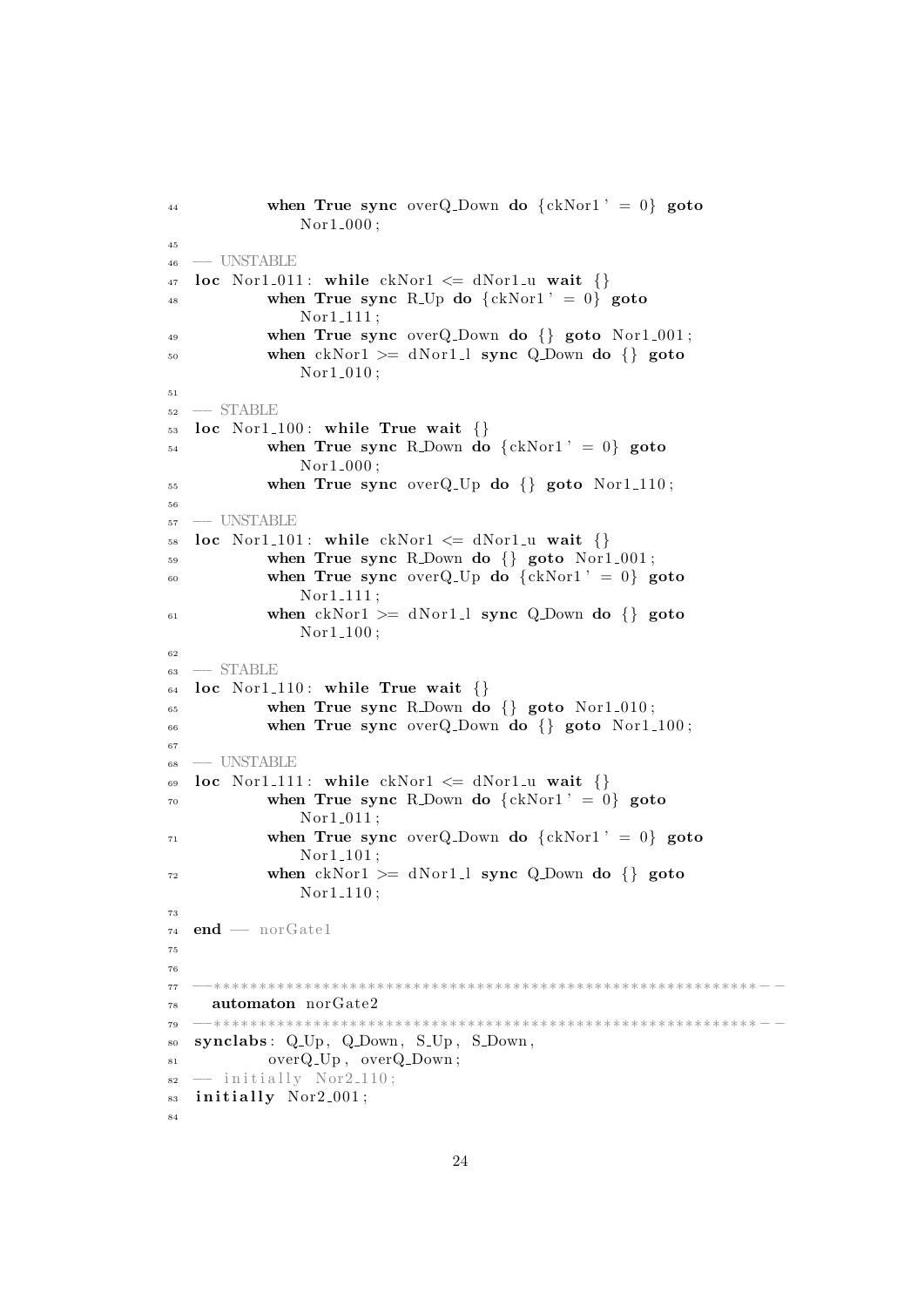```
85 −− UNSTABLE
   loc Nor2.000: while ckNor2 \leq dNor2 wait \{\}87 when True sync Q Up do \{ goto Nor2 100;
88 when True sync S_Up do {} goto Nor2_010;
89 when ckNor2 \geq dNor2 \perp sync \ over Q\_Up \ do {\} gotoNor2_001;
90
91 - STABLE
92 loc Nor2_001: while True wait \{\}\93 when True sync Q Up do \{ckNor2' = 0\} goto
               Nor2_101;<sup>94</sup> when True sync S<sub>-Up</sub> do \{ckNor2' = 0\} goto
               Nor2_011;
95
96 −− STABLE
97 loc Nor2_010: while True wait \{\}98 when True sync Q_Up do {} goto Nor2_110;
99 when True sync S_Down do \{ckNor2' = 0\} goto
               Nor2_000;
100
101 -- UNSTABLE
102 loc Nor2_011: while ckNor2 \leq dNor2-u wait \{\}103 when True sync Q_Up do \{ckNor2' = 0\} goto
               Nor2<sub>-111;</sub>
_{104} when True sync S_Down do \{} goto Nor2_001;
<sup>105</sup> when ckNor2 \geq dNor2 \perp sync overQ_Down do {}
               goto Nor2_010;
106
107 -- STABLE
108 loc Nor2_100: while True wait \{\}109 when True sync Q.Down do \{ckNor2' = 0\} goto
               Nor2_000;
110 when True sync S<sub>-Up</sub> do \{} goto Nor2<sub>-110</sub>;
111
112 −− UNSTABLE
113 loc Nor2_101: while ckNor2 \leq dNor2_u wait \{\}\114 when True sync Q.Down do \{\} goto Nor2.001;
<sup>115</sup> when True sync S<sub>-Up</sub> do \{ckNor2' = 0\} goto
               Nor2_111;
116 when ckNor2 \geq dNor2 \perp sync overQ_Down do {}
               goto Nor2-100;
117
118 −− STABLE
_{119} loc Nor2_110: while True wait \{\}\_{120} when True sync Q.Down do \{} goto Nor2.010;
121 when True sync S_Down do \{\} goto Nor2_100;
122
123 −− UNSTABLE
124 loc Nor2_111: while ckNor2 \leq dNor2-u wait \{\}
```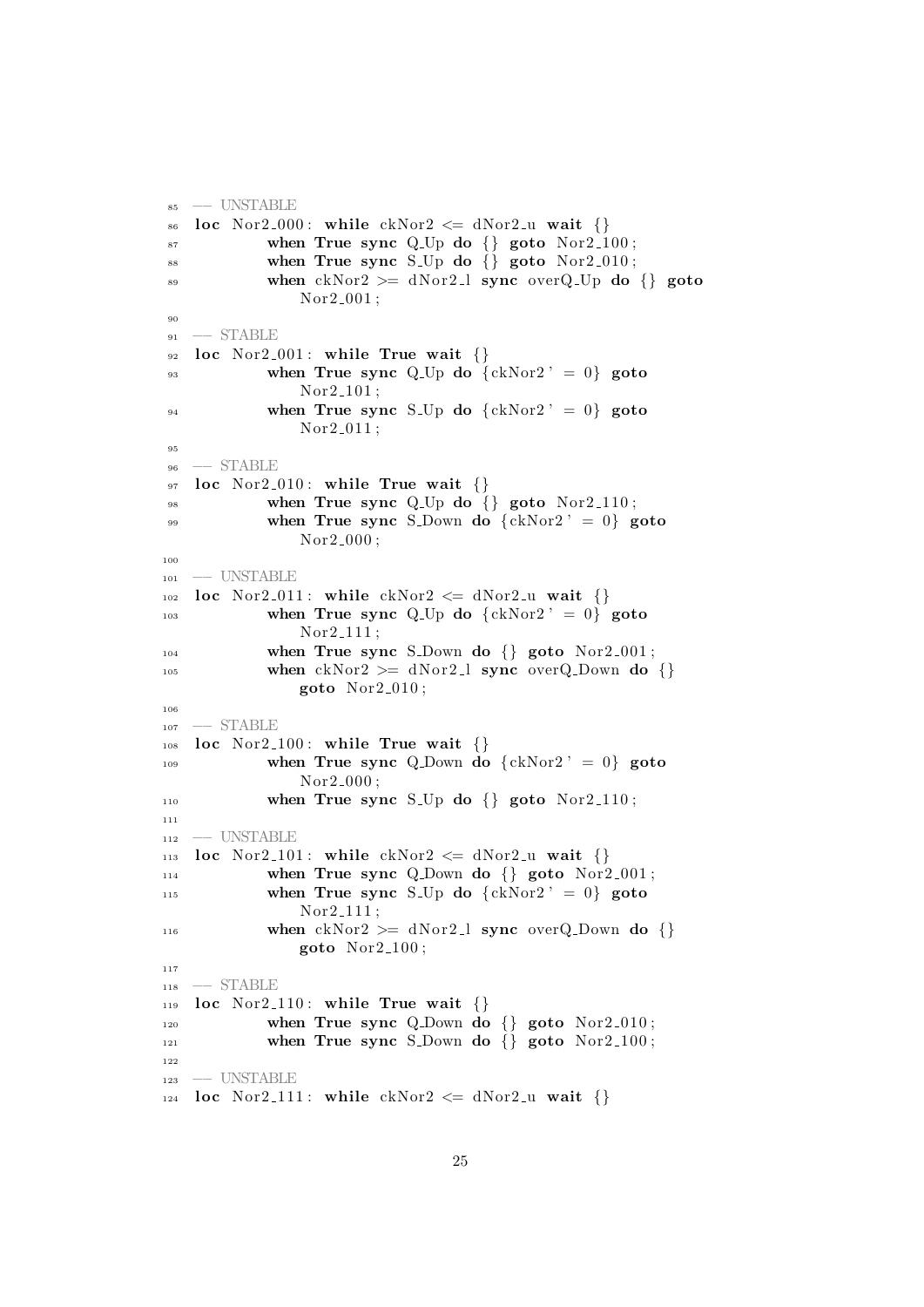```
<sup>125</sup> when True sync Q_Down do \{ckNor2' = 0\} goto
               Nor2_011;
<sup>126</sup> when True sync S_Down do \{ckNor2' = 0\} goto
               Nor2<sub>-101</sub>;
127 when ckNor2 \geq dNor2 \perp sync \ overQ_Down \ do \goto Nor2.110;
128
129 end - norGate2
130
131
132 −−∗∗∗∗∗∗∗∗∗∗∗∗∗∗∗∗∗∗∗∗∗∗∗∗∗∗∗∗∗∗∗∗∗∗∗∗∗∗∗∗∗∗∗∗∗∗∗∗∗∗∗∗∗∗∗∗∗∗∗∗ − −
133 automaton env
134 −−∗∗∗∗∗∗∗∗∗∗∗∗∗∗∗∗∗∗∗∗∗∗∗∗∗∗∗∗∗∗∗∗∗∗∗∗∗∗∗∗∗∗∗∗∗∗∗∗∗∗∗∗∗∗∗∗∗∗∗∗ − −
135 synclabs: R_Down, R_Up, S_Down, S_Up;
_{136} initially env<sub>-11;</sub>
137
_{138} -− ENVIRONMENT : first S then R at constant time
_{139} loc env_11: while True wait \{\}<sup>140</sup> when True sync S<sub>-Down</sub> do \{s' = 0\} goto env<sub>-10</sub>;
141
142 loc env_10: while s \leq t_down wait {}
143 when s = t-down sync R. Down do \{\}\ goto env-final;
144
_{145} loc env-final: while True wait {}
146
147 end −− env
148
149 −−∗∗∗∗∗∗∗∗∗∗∗∗∗∗∗∗∗∗∗∗∗∗∗∗∗∗∗∗∗∗∗∗∗∗∗∗∗∗∗∗∗∗∗∗∗∗∗∗∗∗∗∗∗∗∗∗∗∗∗∗ − −
150 −− ANALYSIS
151 −−∗∗∗∗∗∗∗∗∗∗∗∗∗∗∗∗∗∗∗∗∗∗∗∗∗∗∗∗∗∗∗∗∗∗∗∗∗∗∗∗∗∗∗∗∗∗∗∗∗∗∗∗∗∗∗∗∗∗∗∗ − −
152
153 var init : region;
154
_{155} init := True
156 −−−−−−−−−−−−−−−−−−−−−−−−−−−−−−−−−−−−−−−−−−−−−−−−−−−−−−−−−−−−
157 −− INITIAL LOCATIONS
158 −−−−−−−−−−−−−−−−−−−−−−−−−−−−−−−−−−−−−−−−−−−−−−−−−−−−−−−−−−−−
159 −− S and R down
\& loc [norGate1] = Nor1_100
<sup>161</sup> \& loc [norGate2] = Nor2_010
_{162}   \&   \log   \vert   \exp   \vert   \qquad = \text{env}\,11163
164 −−−−−−−−−−−−−−−−−−−−−−−−−−−−−−−−−−−−−−−−−−−−−−−−−−−−−−−−−−−−
165 −− INITIAL CONSTRAINTS
166 −−−−−−−−−−−−−−−−−−−−−−−−−−−−−−−−−−−−−−−−−−−−−−−−−−−−−−−−−−−−
\& \text{ ckNor1} = 0168   \& ckNor2   = 0
\& s \qquad \qquad = 0170
\& \text{ dNor1 } \geq 0
```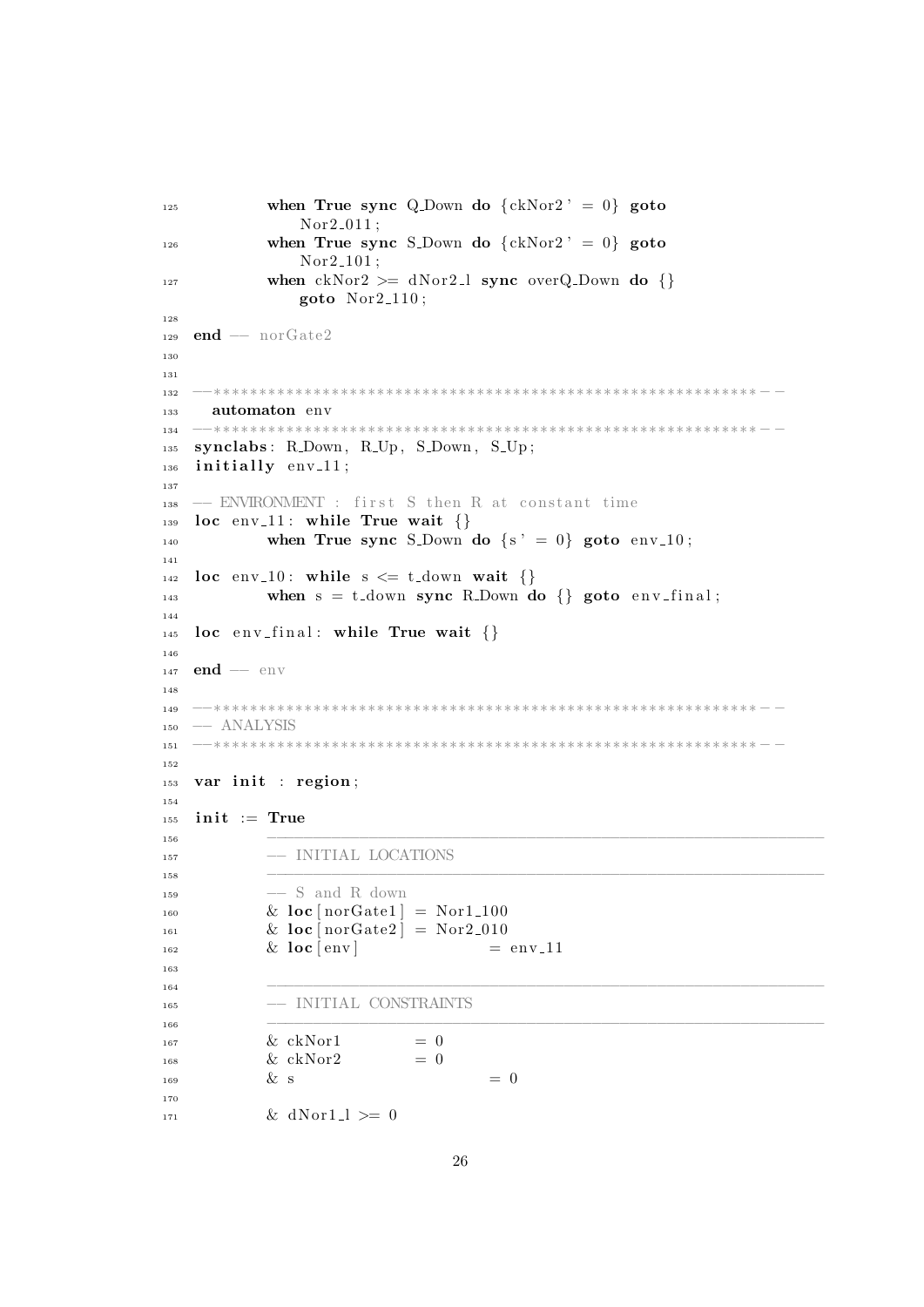$\&$  dNor2\_l >= 0  $\&$  dNor1\_l  $\leq$  dNor1\_u  $\text{N} \text{ or } 2 \text{ I} \leq \text{ d} \text{Nor2} \text{.}$ ;

# A.2  $V_0$  File

| $&$ dNor1.1<br>$=$ 3<br>$= 3$ . 20<br>$&$ dNor1 <sub>-u</sub><br>$& dNor2_l$<br>$= 5$ | $-$ V <sub>0</sub> |        |  |
|---------------------------------------------------------------------------------------|--------------------|--------|--|
|                                                                                       |                    |        |  |
|                                                                                       |                    |        |  |
|                                                                                       |                    |        |  |
|                                                                                       | $& t_d$            | $= 10$ |  |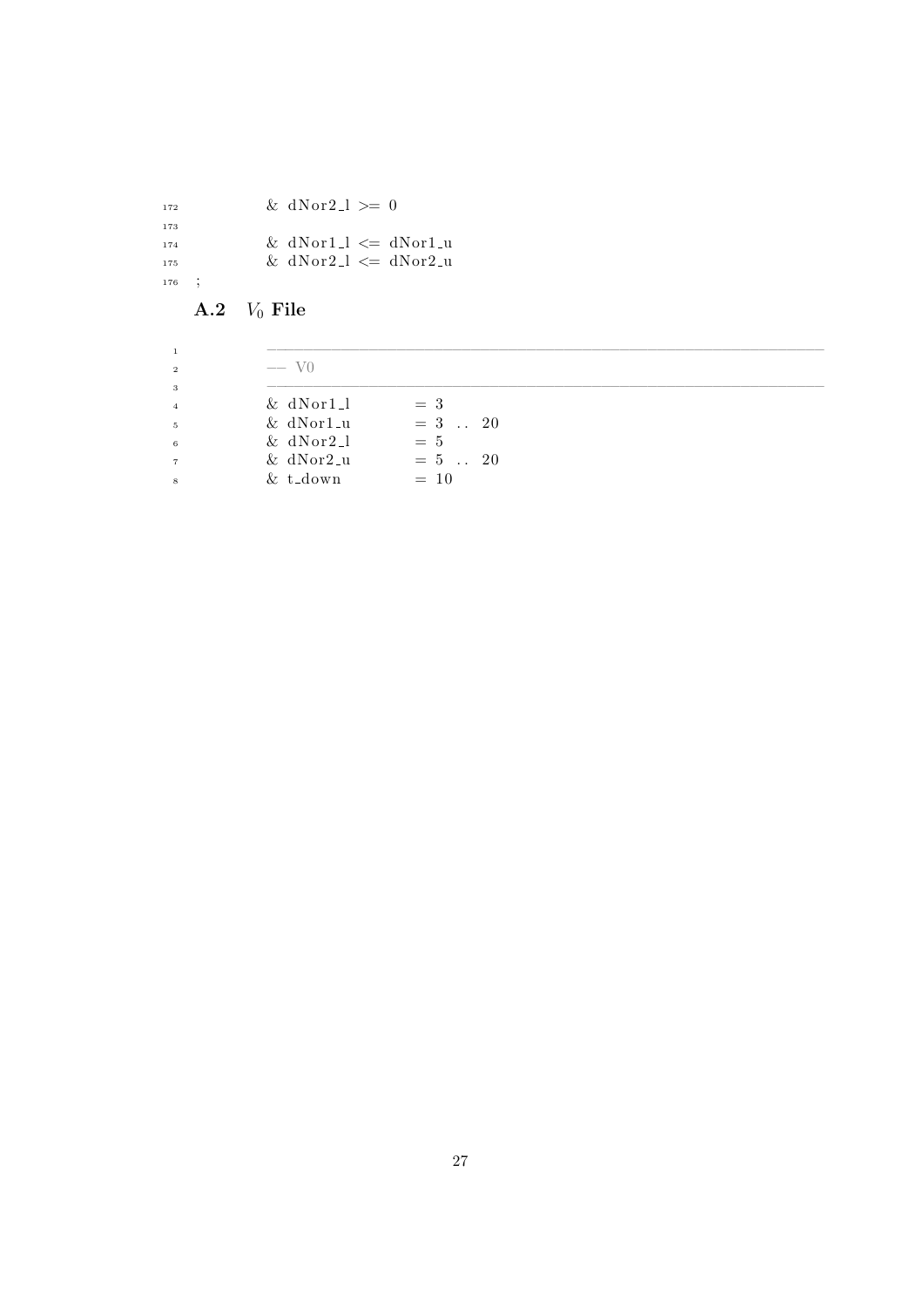## B Complete Grammar

## B.1 Grammar of the Input File

IMITATOR II input is described by the following grammar. Non-terminals appear within angled parentheses. A non-terminal followed by two colons is defined by the list of immediately following non-blank lines, each of which represents a legal expansion. Input characters of terminals appear in typewritter font. The meta symbol  $\epsilon$  denotes the empty string.

The text in green is not taken into account by IMITATOR II, but is allowed (or sometimes necessary) in order to allow the compatibility with HYTECH files.

```
\langle \text{imitator\_input} \rangle ::\langle automata\_descriptions \rangle \langle init \rangle
```
We define each of those two components below.

#### B.1.1 Automata Descriptions

```
\langle automata\_descriptions \rangle ::\langle declarations \rangle \langle automata \rangle\langle declarations \rangle ::
       var \langle var\_lists \rangle\langle var\_lists \rangle ::\langle var\_list \rangle : \langle var\_type \rangle; \langle var\_lists \rangle| \epsilon\langle var\_list \rangle ::<name>
        \langlename>, \langle var\_list \rangle\langle var\_type \rangle ::clock
        discrete
        | parameter
\langleautomata\rangle ::
        \langleautomaton\rangle \langleautomata\rangle\epsilon\langleautomaton\rangle ::
       automaton <name> \langle proboq \rangle \langle locations \rangle end
\langle proboq \rangle ::
         \langle initialization \rangle \langle sync\text{-}labels \rangle\langle sync\_{labels}\rangle \langle initialization\rangle\vert \langle sync \_ labels \rangle
```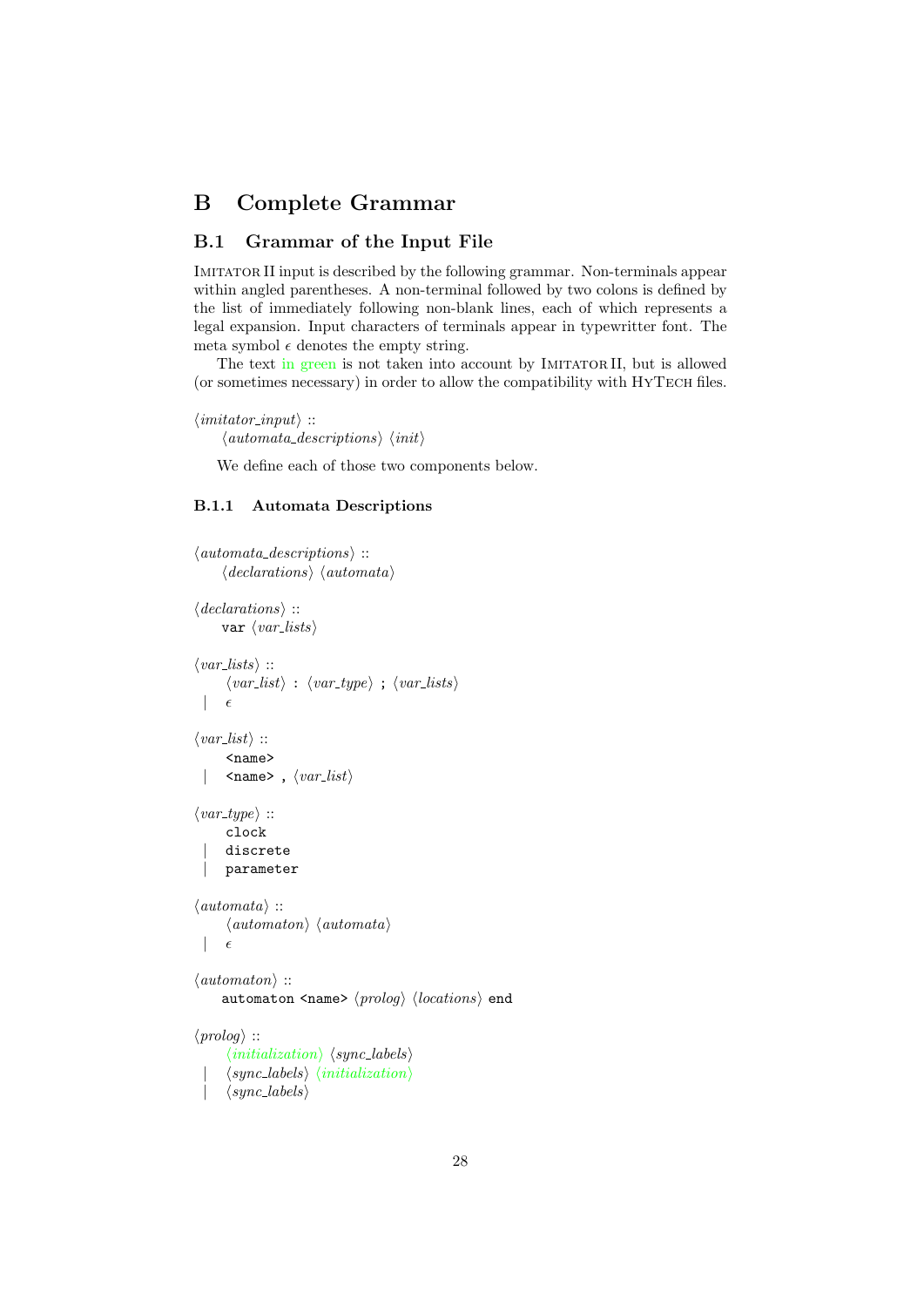```
\langle initialization \rangle ::initially \langlename> \langle state\_initialization \rangle;
\langle state\_initialization \rangle ::\&\ \langle convex\_predicate \rangle|\epsilon|\langle \text{prolog} \rangle ::
       synclabs : \langle sync\_var\_list \rangle ;
\langle sync\_var\_list \rangle ::\langle sync\_var\_nonempty\_list \rangle| \epsilon\langle sync\_var\_nonempty\_list \rangle ::\langlename>, \langle sync\_var\_nonempty\_list \rangle| <name>
\langle locations \rangle ::
        \langle location \rangle \langle locations \rangle|\epsilon|\langle locations \rangle ::loc <name> : while \langle convex\_predicate \rangle wait () \langle transitions \rangle| loc <name> : while \langle convex\_predicate \rangle wait \langle transitions \rangle\langle transitions \rangle ::
        \langle transition \rangle \langle transitions \rangle|\epsilon|\langle transition \rangle ::
      when \langle convex\_predicate \rangle \langle update\_synchronization \rangle goto \langle name \rangle;
\langle update\_synchronization \rangle ::\langle updates\rangle\langle syn\_label\rangle\langle updates \rangle \langle syn\_label \rangle\langle syn\_label \rangle \langle updates \rangle|\epsilon|\langle updates\rangle ::do (\langle update\_list \rangle)
\langle update\_list \rangle ::\langle update\_nonempty\_list \rangle|\epsilon|\langle update\_nonempty\_list \rangle ::\langle update \rangle, \langle update\_nonempty\_list \rangle
```

```
\langle update \rangle
```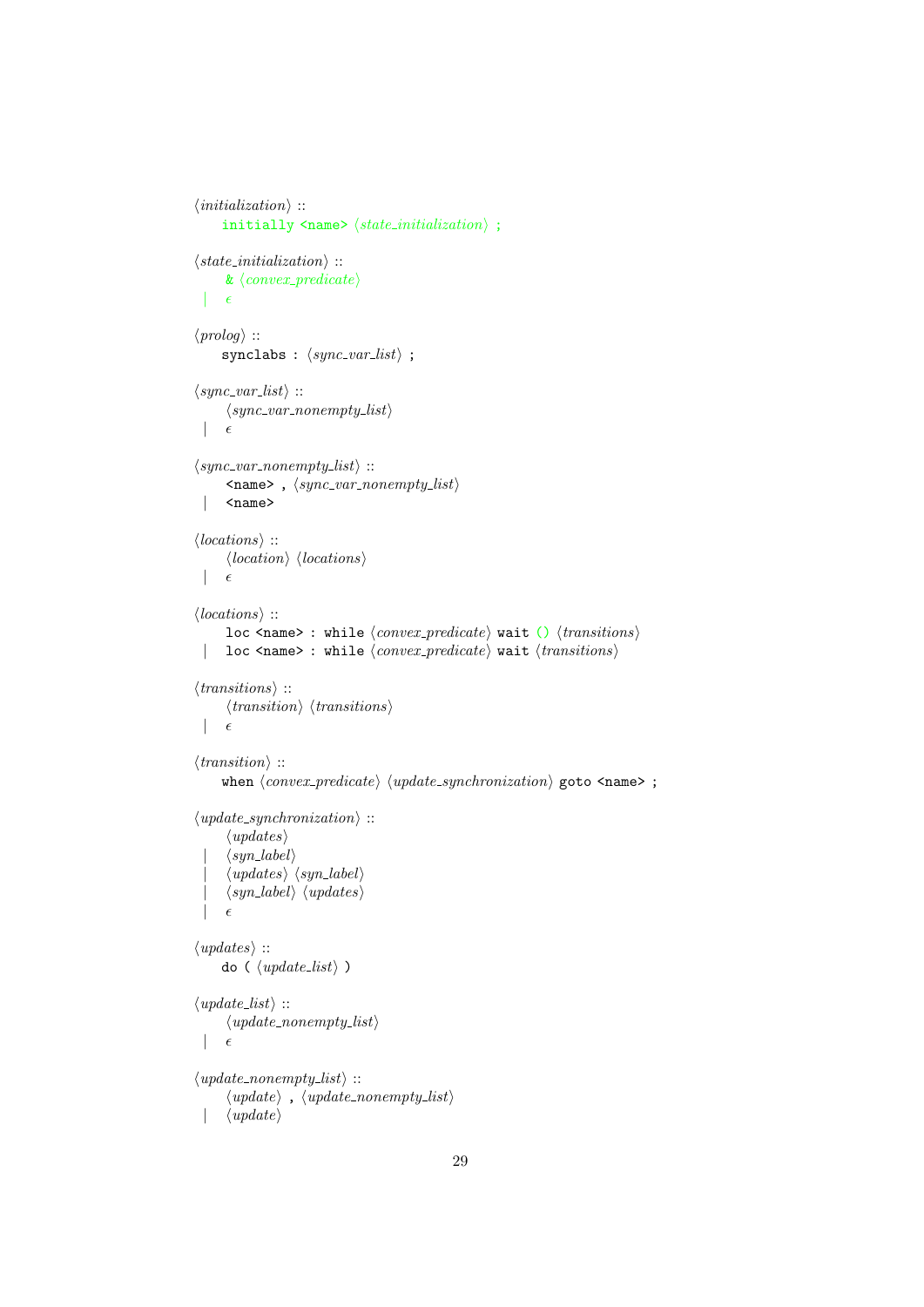```
\langle update\_nonempty\_list \rangle ::\langlename>' = \langle linear\_expression \rangle\langle syn\_label\rangle ::sync <name>
\langle convex\_predicate \rangle ::\langle linear\_constraint \rangle \& \langle convex\_predicate \rangle| \langle linear\_constraint \rangle\langle linear\_constraint \rangle ::\langle linear_{expression} \rangle \langle relop \rangle \langle linear_{expression} \rangle| True
  | False
\langle \text{relop} \rangle ::
        \prec\left\langle =\right\rangle\equiv>=| >
\langle linear_{expression} \rangle ::\langle linear\_term \rangle\langle linear\_expression \rangle + \langle linear\_term \rangle| \langle linear_{expression} \rangle - \langle linear_{term} \rangle\langle linear\_term \rangle ::\langle rational \rangle\langlerational\rangle <name>
        \langle rational \rangle * \langle name \rangle\langlename\rangle\langle linear_term\rangle )
\langle rational \rangle ::\langle integer \rangle| \langle integer \rangle / \langle pos integer \rangle\langle integer \rangle ::\langle pos\_integer \rangle| - \langle pos\_integer \rangle\langle pos\_integer \rangle ::<int>
```
## B.1.2 Initial State

```
\langle init \rangle ::
        \langle init\_declaration \rangle \langle init\_definition \rangle \langle reach\_command \rangle
```